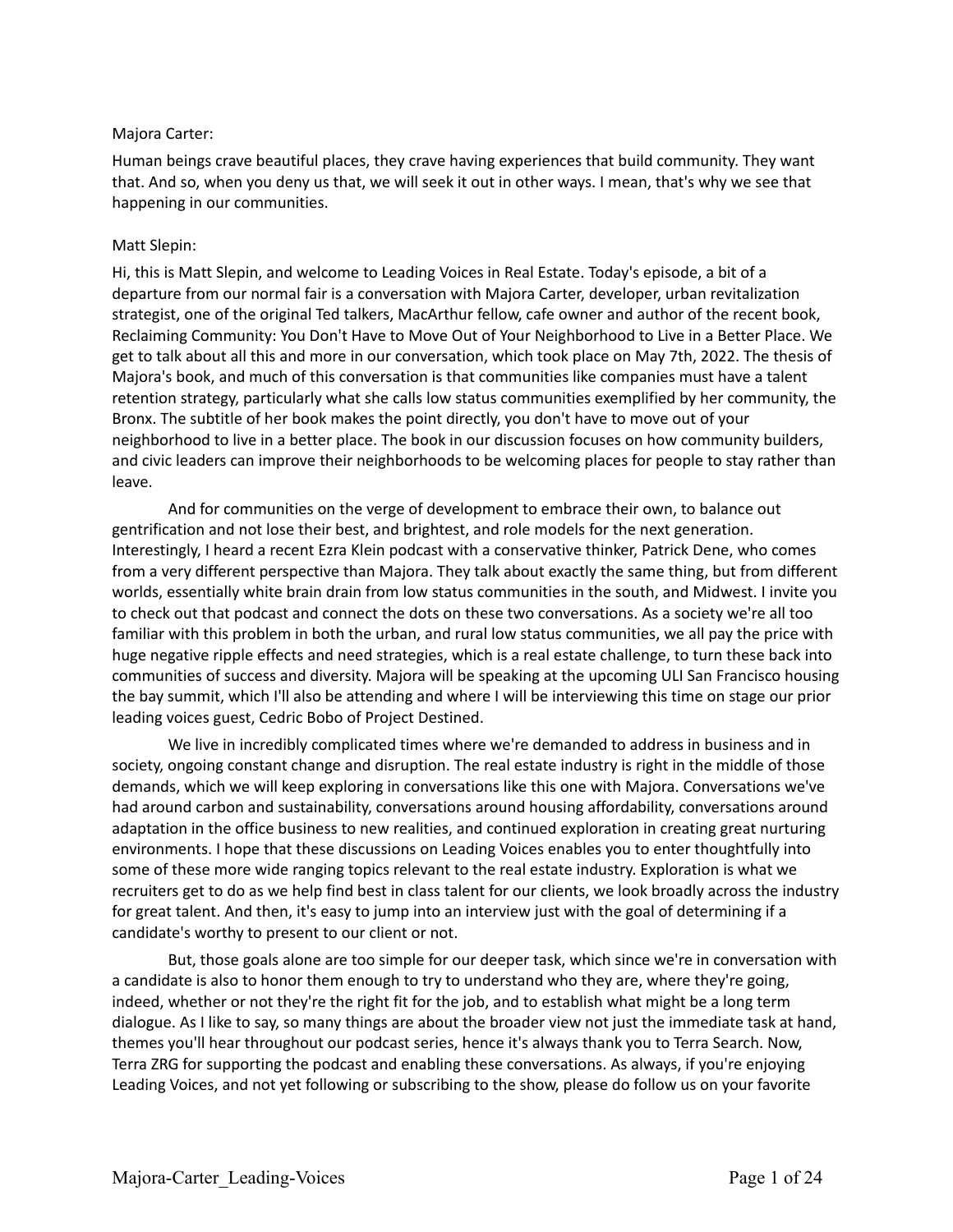podcast app. If you find meaning or learn something special on this or any of the other episodes from our catalog, please share them with friends, and colleagues.

Indeed, in our e-blasts and in our show notes, I always refer to several similar episodes from the archive that might resonate with the current discussion. And if you have comments, questions, or guest suggestions, please email me at my new ZRG email, which is mslepin@zrgpartners.com. I hope that you enjoy the conversation with Majora. Majora Carter welcome to Leading Voices in Real Estate, I'm thrilled to have you here. We're in Oakland today, and you're speaking at a book festival. And we're going to be together at the Urban Land Institute, San Francisco housing the bay, in a couple few weeks.

Majora Carter:

Yes.

### Matt Slepin:

So, it's a preview of that conversation. You have a new book out, and you are an urbanist, I think. So-

#### Majora Carter:

You call you me that, sure.

#### Matt Slepin:

Okay. Elevator speech, who are you? Why are we talking?

#### Majora Carter:

Sure. So, my name's Majora Carter, and I am an urban revitalization strategist, and real estate developer. And I did write this book called, Reclaiming Your Community: You Don't Have to Move Out of Your Neighborhood to Live in a Better One, because it is exactly what I believe. It is about a talent retention approach to community development, that we did, we took a page out of a company talent retention manual, basically. Which is understanding that when you hire people for a company, and you pour resources into them, so that they feel like they're connected to the goals of the companies, if they want to stay and pour themselves into it. We don't do that in terms of low status communities, and I define low status communities in my book. I actually put the glossary up front with the words that I use that I want people to know about, low status is one of them that I use throughout.

And I don't use the terms poor or underprivileged or even, under resourced to describe neighborhoods that are poor or underprivileged or anything like that. Because, I feel that status actually implies something much deeper, and something almost immutable. And in the case of low status communities, what it really implies is that inequality in those neighborhoods is assumed both inside by the people living there or people from the outside looking in, like governments or philanthropy or industries. And with that in mind, our approach really has been about how do you create the infrastructure in those communities that help support the people that are already born and raised there, to look back at their neighborhoods and realize that they don't have to measure success by how far they get away from them. That they can use their talents, and actually use their talents to provide a great example and invest emotionally, and socially and just even spiritually, into their own community. So that, the community itself is the first recipients of the benefit of the talent that's born, and raised in their communities.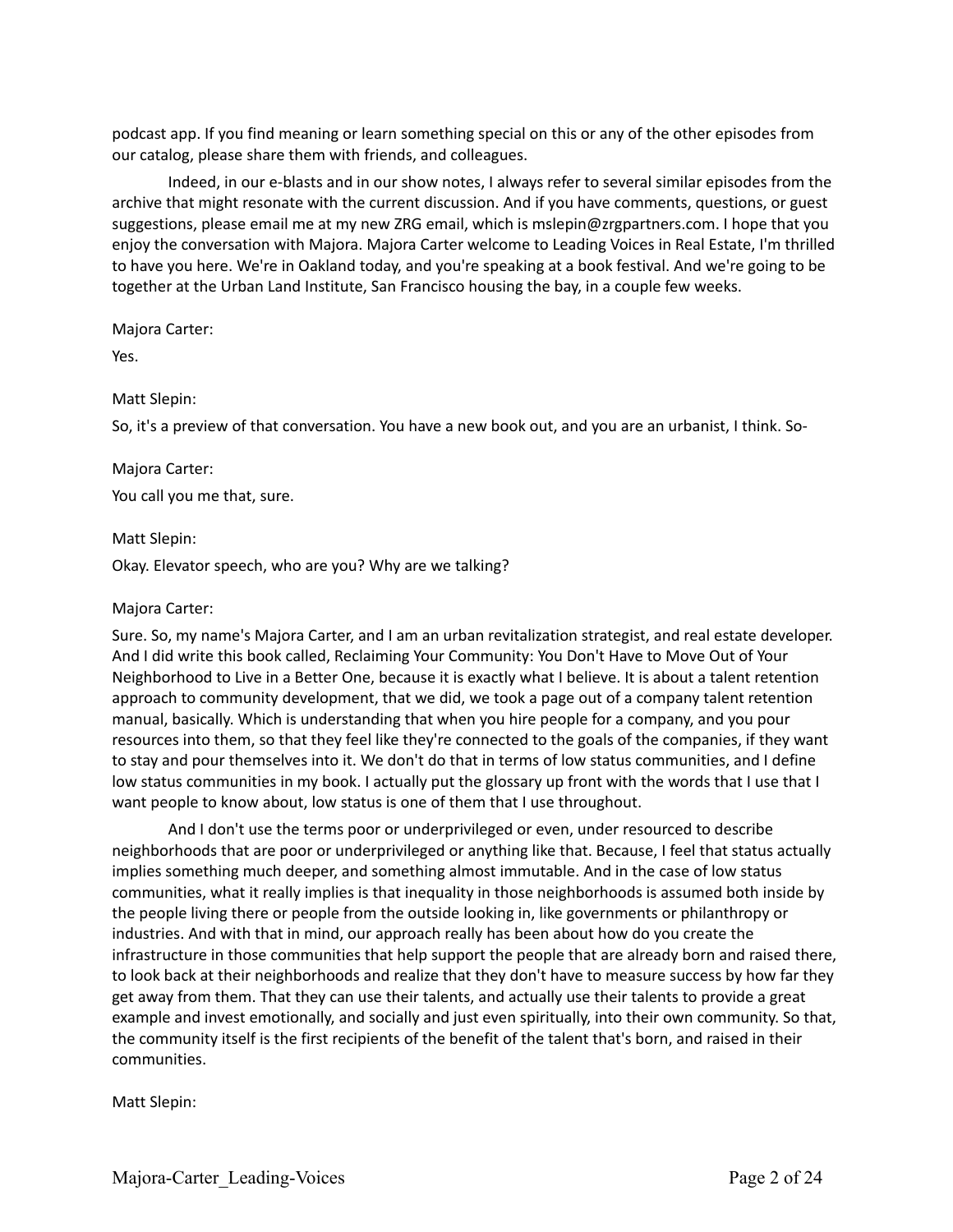I'm a headhunter. So, therefore retention of talent actually is against my best interest, but we'll pretend that's not the case. But, for companies of course retaining talent's a huge deal, and it would be the case in a neighborhood.

### Majora Carter:

That's right. I'm an entrepreneur myself, and the last thing I want to do is when we do hire people train them up, so the competition can take them away.

### Matt Slepin:

Now, when we talk about these low status communities, are there low status communities that get better in terms of services or does the thinking apply to low status communities in transition with some level of, I'm going to use the word gentrification, both can occur?

### Majora Carter:

That is a great question. And you detailed the answer actually a little bit, because in low status communities there really are only two kinds of real estate development that happens in them. One is the typical model, the gentrification and displacement, where the community is being developed by an outside interest who are basically creating it for somebody else, right? Not for the people that live there, even though it's often considered to get better. And it's not like the people in the neighborhoods don't want the same thing, but it's clearly not designed for them. The other kind is something that we call poverty level economic maintenance, and it's where you see it specifically, I think in terms of the billions of dollars of both philanthropic government and even, business dollars that go into these communities.

And yet they remain economically stagnant, and you'll see it in the type of the architecture of some of these types of projects. Whether it's, for example, the pharmaceutical and healthcare industry, we've got plenty of health clinics and pharmacies in low status communities. It represents a multi-billion dollar economic engine for this country. So, a lot of that comes directly from low status communities, and the lifestyle conditions that are being "Treated" in those places, diabetes, obesity, heart conditions and etc. Those are the type of things that we see happening there, again, those rates aren't going down at all.

### Matt Slepin:

So, we're going to talk through the conversation of these kinds of communities in two places. By the end we'll come up with the answer that works between them, because one is a perpetually low status community, the other gentrifying community, something in between works.

## Majora Carter:

Right. And that's what we think is their talent retention community development strategy, which really is about nudging the people that are in those communities who are conditioned to think from when they were little. Because, I know for a fact, I mean, as a kid, I was reading at three and I had a big brain, and from a very early age I was taught you're going to grow up and be somebody. And I was conditioned to believe that it meant leaving the neighborhood, period. And it didn't help that my neighborhood was literally burning around me, because of the financial disinvestment, landlords were torching their own buildings. I mean, it was the era of the "Burning Bronx."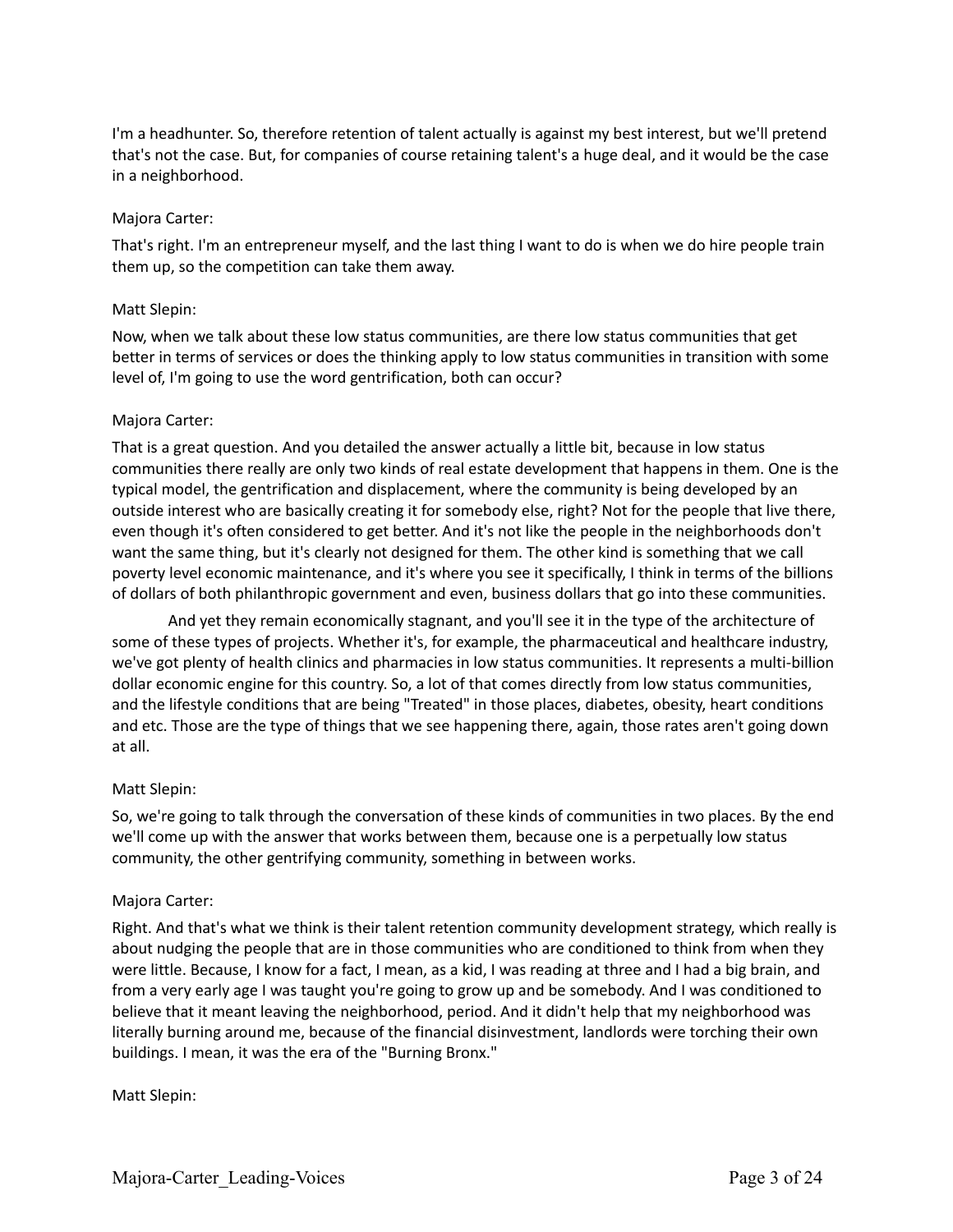And you grew up in the Bronx in what decades?

Majora Carter:

In the 70s.

Matt Slepin:

So, this was the headline of what Americans think of as poverty even today, that is the model?

Majora Carter:

We were the poster child for urban blight literally, and yeah, many people still think of it today regardless of how many presentations that I give. This is what I grew up with, this is where we are now. I think people still believe that is the case.

Matt Slepin:

And it's interesting, I want to use the words, how did you escape that? Right?

Majora Carter: Of course, you do. Do you see?

Matt Slepin: Of course, I do, right.

Majora Carter: Do you see how it's so seductive?

Matt Slepin: It just boomed into my head.

## Majora Carter:

Of course, it does, but that's the narrative, right? That's the whole idea of this romanticism, of you grow up and you get out of these places. As opposed to actually looking back, and looking inward and going, how can we use all of our talent, and recognize that we are the keys to our own economic recovery? But, first we've got to apply those beautiful gifts right where we are. And it's interesting because in low status communities, it's not just, I'm from an inner city and it's mostly black and Latino people there. But, you will also find them in native American reservations, you'll certainly find them in all white communities that have rust belt towns that might have had lots of industry, but don't anymore. So, those are the type of places where you'll still see the manifestation of what it means to be a low status community.

It's the places where you'll see more dollar stores as your main retail opportunity. You won't have diverse options for food or you won't see farmer's markets and good grocery stores. But, you'll certainly see maybe a convenience store or even a dollar store where you get most of the food that you have. But, really the thing that you see most of is things like very highly subsidized or federally subsidized affordable housing, which gets concentrated in those communities. Developers, it's part of the poverty level economic maintenance, because developers get paid plenty of money to build that, but those communities stay in this chronic economic stagnation. And it's mostly because all of those kinds of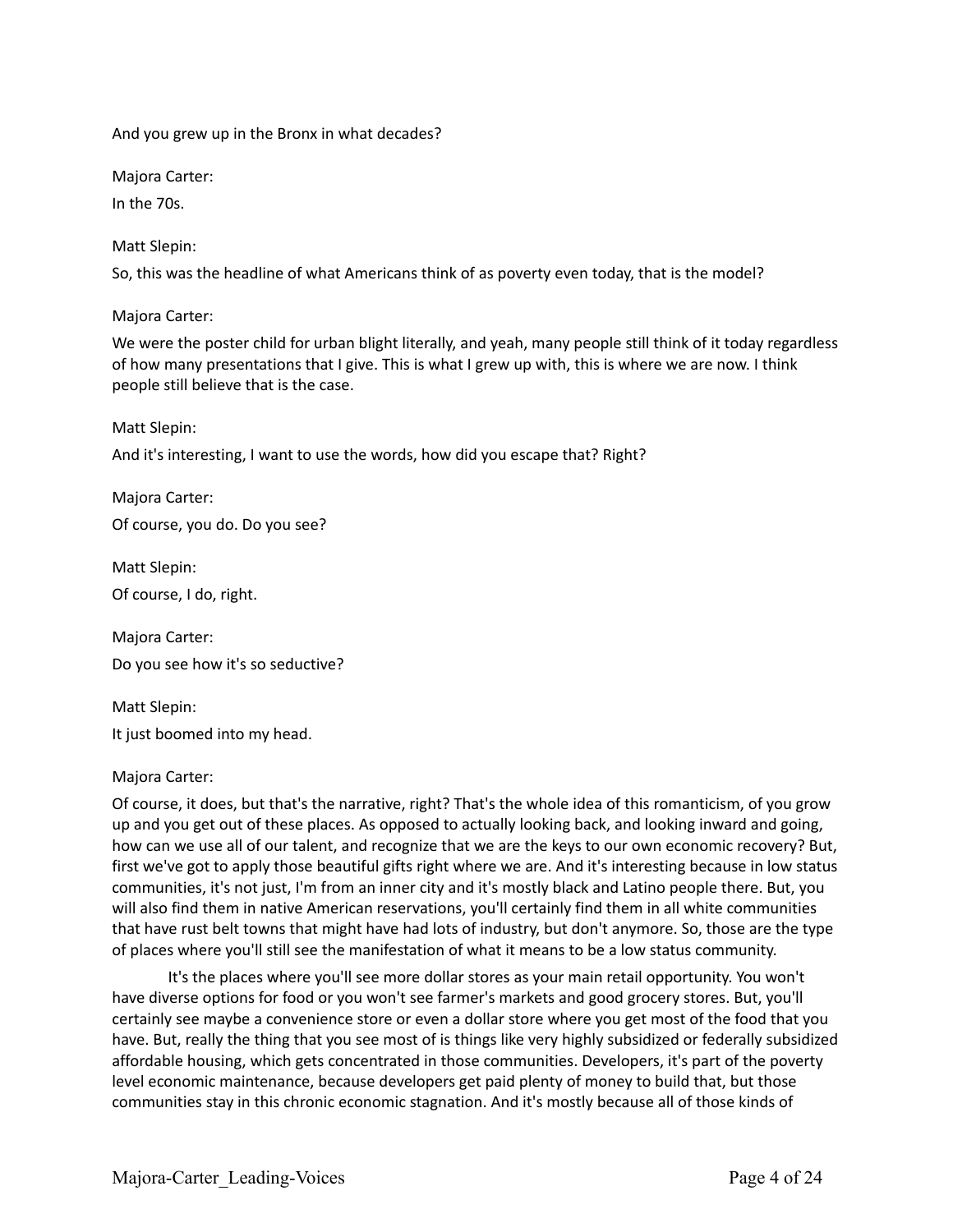developments, concentrate poverty and we know when we concentrate poverty we concentrate all of the social issues associated with it, statistically.

### Matt Slepin:

We're going to unpack that in a few minutes. It's interesting, a couple of weeks ago, I was in rural North Carolina and I had not experienced in my life the number of dollar stores before, you've mentioned it, right? And this is not a dense community, there's very little subsidized anything, but there's gas stations, churches, dollar stores. There weren't even convenience stores, there was fast food of course.

Majora Carter:

Yes, of course.

Matt Slepin:

The same things.

### Majora Carter:

Of course, this is what I'm saying. It doesn't matter where you are, you know the low status community when you see it.

### Matt Slepin:

So, come back to something you've said before and you said this in the first five minutes, and I meant to scream it out. But, you said inequality is assumed, what does that mean for you where you grow up? And I'm wondering what it might mean in Appalachia where these people are?

## Majora Carter:

Oh, I think anybody growing up in a low status community I don't care what color they are, they know that if they're going to try to develop their own sense of self, they can't do it there. It is a shame, it is a stigma that's attached to you. And it's really very strange, because it's super problematic, because there's a part where you want your community to do well. Because, I see it all the time when I work around the country, but there's also this pull away from it because you don't want to be associated with it either. And you've been led to believe, "Okay, I'm going to grow up and be cool, and be smart and succeed, which means success doesn't live here."

## Matt Slepin:

Success doesn't live here? And talk a little bit more about growing up, and the punchline to your growing up, it's the wrong way to put it, but I see that you went to Wesley, which just symbolizes the opposite effect. So, just talk a little bit about growing up there during that time in that place, the Bronx. And then, getting to Wesleyan and how you got there, and what culture shock was? But, I'm more interested in growing up, I'm sorry it's a long lead.

### Majora Carter:

No problem. So, I was born in 66, so my formative years were in the early 70s and 80s. And around the time I was starting around six years old-ish, that's when I started noticing the fires, literally watching the news with my dad and realizing that my neighborhood was burning. And we didn't understand why, but we understood later that it was because of all the years of redlining and financial disinvestment from the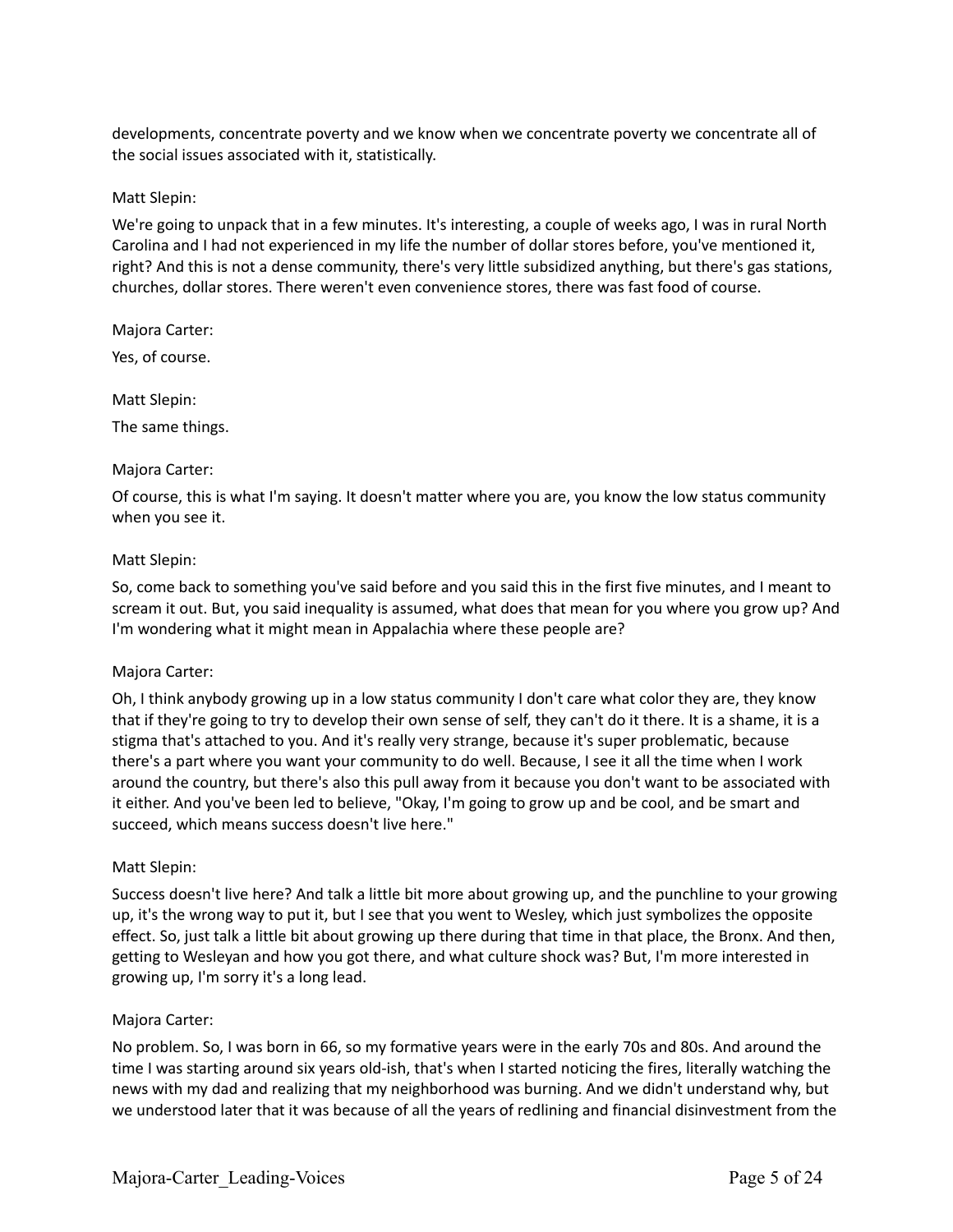banking, and finance industries. There was no investment happening in those communities and landlords in particular, were literally torching their own buildings. And also, the buildings at that point were so in disrepair, it was easy for them to burn.

### Matt Slepin:

Couldn't do anything else.

### Majora Carter:

Yeah, it was bad. And then, I was watching that and then, I remember the fall I turned seven, the beginning of the summer, both buildings at either end of my block burned down. And at the end of the summer my brother was killed in the drug wars that happened in the neighborhoods. And I just remember thinking, that's when I really started to plan my escape, and I was all of seven. And again, I was a smart kid, so I was reading at three and I was like, "I'm out of here." And literally pretty much every day of my life after that was trying to prepare me to get out. And it all culminated with me going to the Bronx high school of science and then, later on to Wesleyan university. And I had culture shock associated with both of them. I mean, they were both predominantly white institutions.

### Matt Slepin:

I'm thinking a couple of things, so we used the word escape before, but also thinking you're planning to escape, you have to dodge at the same time. Because, there's so many things that could take you off track or could kill you, your brother was killed. So, how did you keep the intelligence that you have, and the smile that I see you have?

### Majora Carter:

I mean, what's so interesting is that, look, I knew that my neighborhood was not the safest place, but at the same time, I never felt like it was dangerous to me personally or to most of the folks that I knew. I knew if you wanted trouble it would find you, because you were going that way. But, we were still a community. I mean, that's the thing that most people don't ever really want to acknowledge about communities like low status communities, is that there is always a sense of safety and security for most people. We feel that, and people do look out for each other, and I think that's why I never felt unsafe ever.

### Matt Slepin:

And is that because they're, I'm thinking of the images I have to get to those places, which are not very [inaudible 00:17:26]. And most are negative, but they're not all, there's romantic, they're all kinds of different images that we talked about. One's the wire. So I'm a wire fanatic, which is, I don't know.

### Majora Carter:

I've actually never seen it, I know.

Matt Slepin:

It's a Shakespearean way of looking at this from a social ... You know the whole story.

### Majora Carter:

I know the story, I probably should watch it.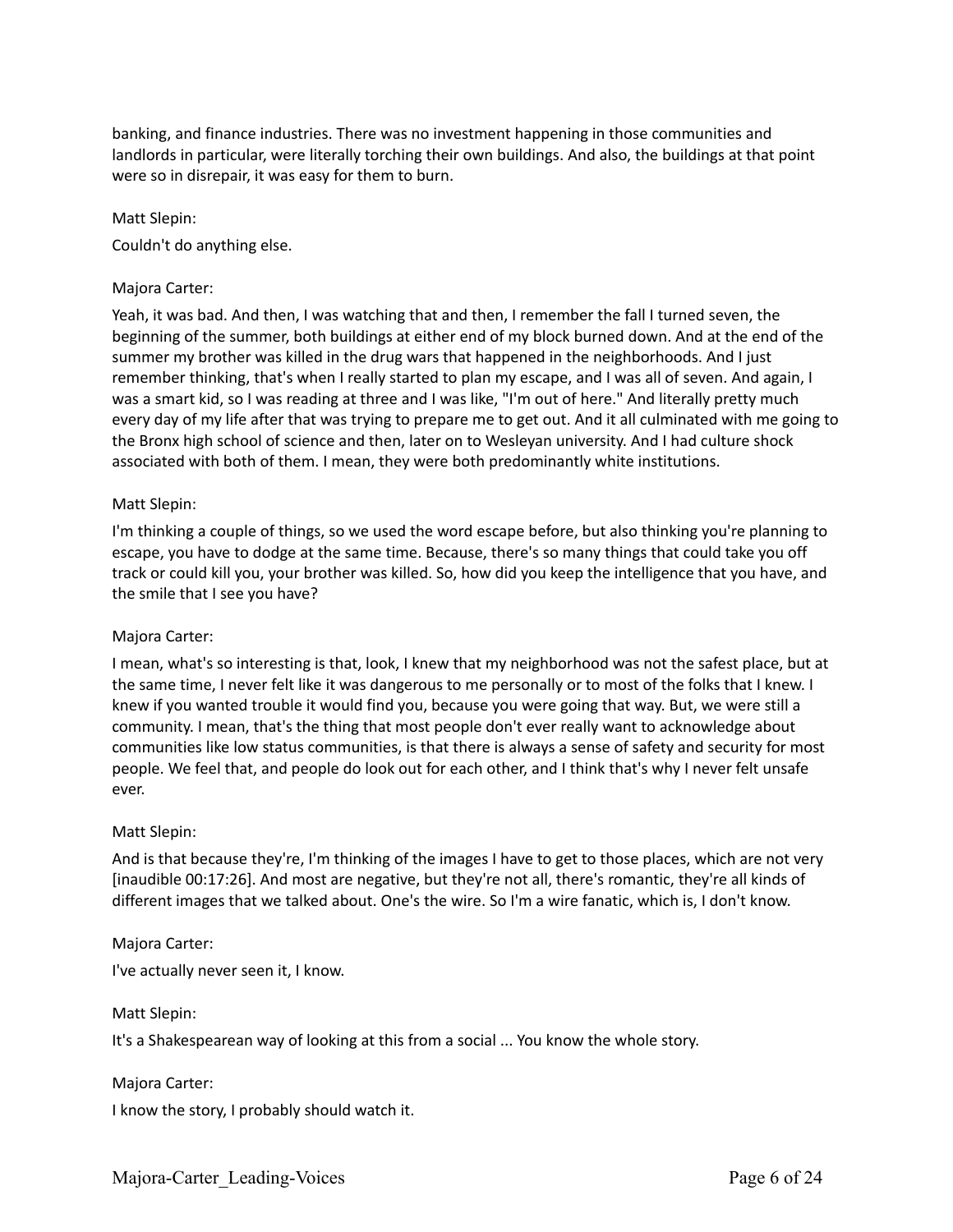## Matt Slepin:

Okay. So that said, at that time in your neighborhood there is the highly functional community alongside the dysfunctional community? And those people are living their lives and providing role models, so that you never felt unsafe?

## Majora Carter:

Yes, absolutely. I talk about some of them in my book, one of them was the daughter of one of my mom's friends, who was getting some advanced degree and knew that I was interested in writing. And so, she literally would critique my writing, I had a weekly appointment with her. And my mommy would walk me around the corner, and she'd gossip with Ms. Flanagan. And I would talk to her daughter Gail, and I would give her my little wire bound notebook with the stories that I'd written. And I was all of seven or eight, something like that, and that was just as normal, as was hearing about people who had OD'd.

Matt Slepin: Alongside each other?

## Majora Carter:

Mm-hmm.

## Matt Slepin:

It's an N not an or. So, talk about your book, and actually you said before that you put definitions up front. And the whole book was in the definitions for me. So, for each of the definitions my jaw was dropping, in three pages and then, the book explained how you got there. So, I'm going to call out the words and then, we could discuss some of them. But, it's interesting you have a fan club and you say, "You're haters and if no one's hating you, you're probably not being disruptive." Talk about that.

## Majora Carter:

I mean, look, no one's ever done something major where people haven't looked at it and been like, "That's just crazy, blah, blah, blah." And I think it's the same way, especially, if you're working in a space where it's just so normalized to do things the same way. So, I'm going to answer and go forward on some of these questions of the non-profit industrial complex-

## Matt Slepin:

That's the next one. Okay, talk about that.

## Majora Carter:

So, I looked at the fact that the billions of dollars that get spent, philanthropically and by association, government along the same path that spent to address social issues in low status communities. But, they all stay the same, they're not getting any better and we've seen that, that philanthropic spending does not add up to real change. It just doesn't, because if it did, then we would've seen a bigger dent, but we don't. But, I've noticed that philanthropy still do really well, there's plenty of money that's being put into organizations. But again, if the bottom line is, how much better are these problems getting? No, is it not getting any better? Then, why do we keep doing it the same way?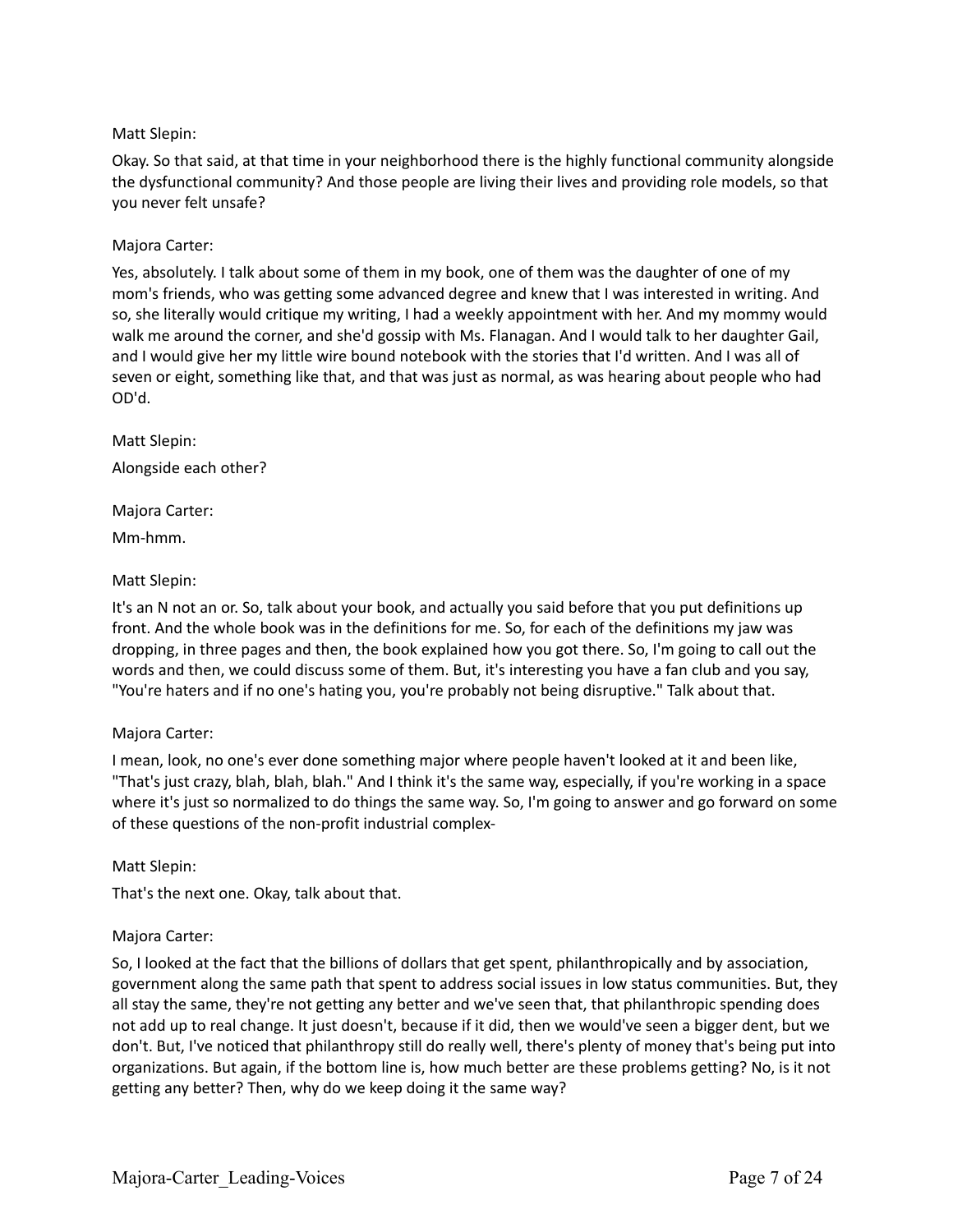## Matt Slepin:

And so, let's drill down on that, and one of the things we're going to talk about is subsidized housing. And I'm an advocate of subsidized housing, subsidies are good things, but if they're maybe in the wrong place. So, let's talk about the concentration of the use of subsidized housing and then, the last preface to this is I think of generations of philanthropy. What was done in the last generation? What was the belief system that used philanthropic dollars all meant in a good way? And government dollars meant in a good way, but we might have made some mistakes? Which, we've done plenty of. And then, how do we do it in the future wisely? Or the people in the country have said, "I'm not going to start giving money to a philanthropy, I'm not giving money to the government because they misuse it." Talk about those things.

## Majora Carter:

So, if you look at some of the roots of federal subsidies, I think some of them absolutely address the fact that in areas of concentrated poverty, you did need to de concentrate that poverty. As a matter of fact, those subsidies were actually meant to be used not in those areas, but in what they called high opportunity areas, where the schools were better, where there was less environmental burdens, blah, blah, blah. Better opportunities for housing, but instead, they built them because in those high opportunity areas unfortunately, there were just people who were like, "We don't want those poor people."

## Matt Slepin:

No way, you're not going to build there.

## Majora Carter:

Yes, you're not going to do it. So then, where did they put them? They concentrated them in places where there was already high rates of poverty. And just statistically, if we look at the concentration of poverty, what does it do? It'll either generally attract other industries that are designed to be supported by that poverty or benefit from it. Maybe they're not designed to be supported by it, but that's what happens. I.e. subsidized health clinics where they were working to support poor people in those communities. Pharmaceutical industries, again, a good portion of their balance sheet comes from the lifestyle related illnesses. I mean, diabetes is a huge business in this country. So, those type of things, when you add them all together, you are in essence, exacerbating low educational attainment, lower health outcomes.

There's even studies that show when you add all these things together, it actually adds to the precedent of bad policing in those communities. It's all connected. And these are stats that I didn't make up, there's a center at Yale university that looks at the roots of bad policing. And a lot of it has to do with how the economics of a community work. And so, if we don't acknowledge that and then, we keep using our federal dollars to support the concentration of poverty and everything associated with it, which of course we still pay for as taxpayers. We should question that, but instead we don't.

## Matt Slepin:

So, how do you take the Bronx, which is historically a low status community, maybe gentrifying, we'll think about that in a few minutes. But, can subsidized housing stabilize those communities done right? So, what's done right, and what's not done right, cause we can go elsewhere too?

## Majora Carter: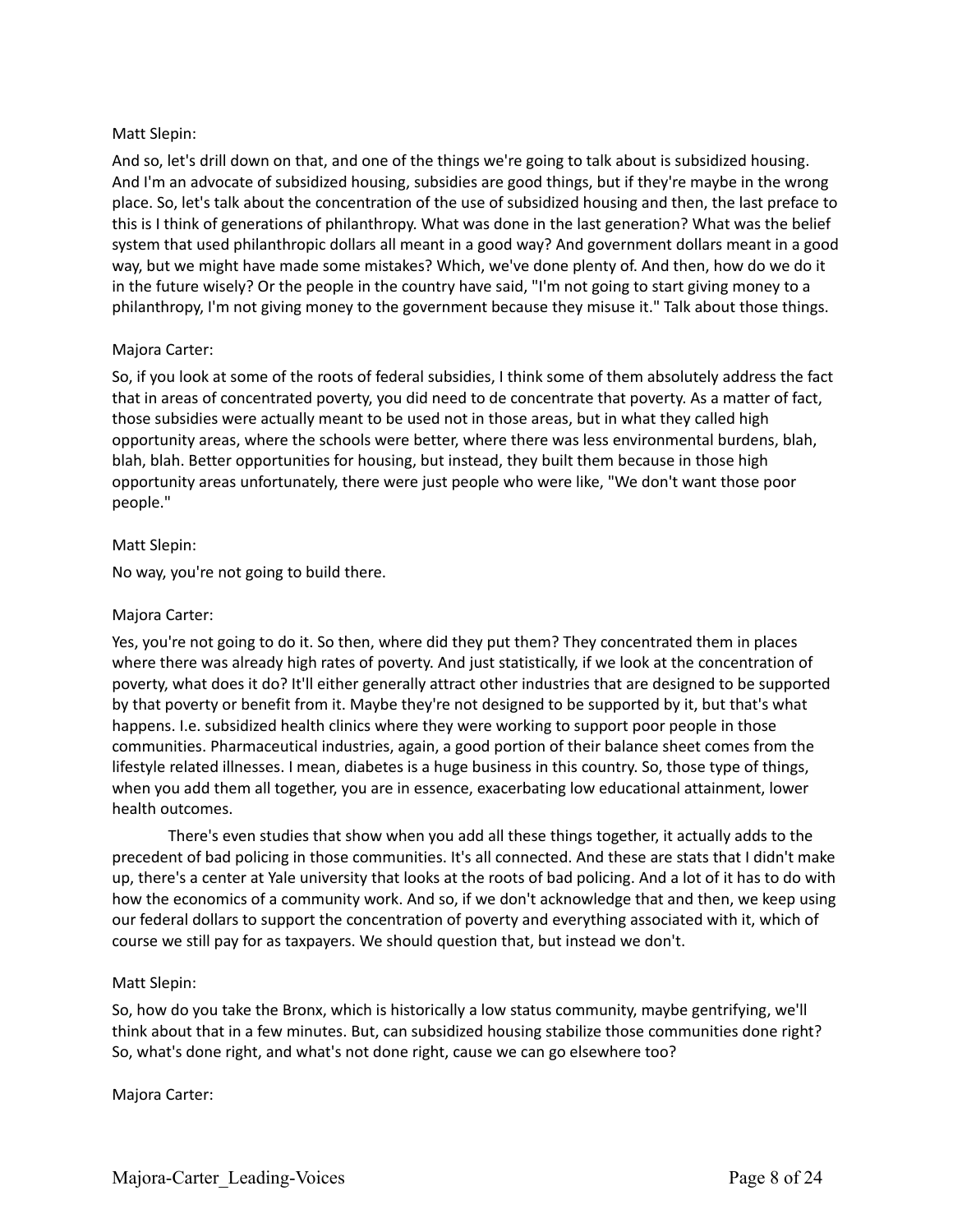I mean, I feel like there's not enough ... For example, one of the things I actually mentioned in the book, is that our local councilman famously said that he would veto any project that was up for city funding that wasn't a 100% affordable for the lowest income bans in the community, in the borough, which for us, it's very, very low. And which means that the only projects that are going to get built there are going to be incredibly low income projects or homeless shelters. And because of that, we see the same type of concentration, period. And so. what I think we need to be thinking about is how do you create more economic diversity in those communities? And I think frankly, some of the easiest hanging fruit, is if you just look at quite frankly, the home ownership rate that has dropped over the past 20 years, which is mostly because families will sell the predatory speculators because they often are not aware of the value of their homes.

And if we looked at low income homeowners in low status communities, as basically the people that are actually supporting affordable housing in their own community. And protected them from the very seductive ways that predatory speculators work, keeping them in their home would actually help alleviate a lot of the burden that I think we're seeing on a housing front. Because, people who are owner occupied in their own communities and especially, if they've got attendant units that they can rent out, are generally doing affordable housing. But, we're not even talking about that, almost nobody does.

### Matt Slepin:

So, there are lots of things to unpack, and talk about in that conversation. Home ownership rates within those communities, increasing and stabilizing those home ownership rates, if someone drops in a tax credit property in a low status community in and of itself is not bad, unless everything else there is and another low income housing tax credit property?

### Majora Carter:

Right, which is basically what happens.

### Matt Slepin:

And does the low income housing project or a workforce housing project, using more lingo, having mixed income, does that have a demonstrably better outcome for the health of the community?

### Majora Carter:

Well, having more economic diversity always has a better outcome. Especially, if you're creating opportunities for people that are already there, many of them can't even live in neighborhoods that they want to live in. Right. When we did market surveys in my neighborhood, when we first started thinking about being a developer. We asked people, "So why are you moving out?" And a lot of them were just like, "I got a good job, and do you know what I'd like to stay, but quite frankly, nobody's building housing for me." And I was like, "We're not wealthy, but we're not destitute." And workforce housing I think is something we absolutely need more of, and nobody's really building that.

Matt Slepin:

It does not pencil.

### Majora Carter:

It does not pencil. Well, I'm not even sure if that's entirely a 100% true, because I do think you can stagger, different various capital stack and add in market rate, which will pay for itself. As long as you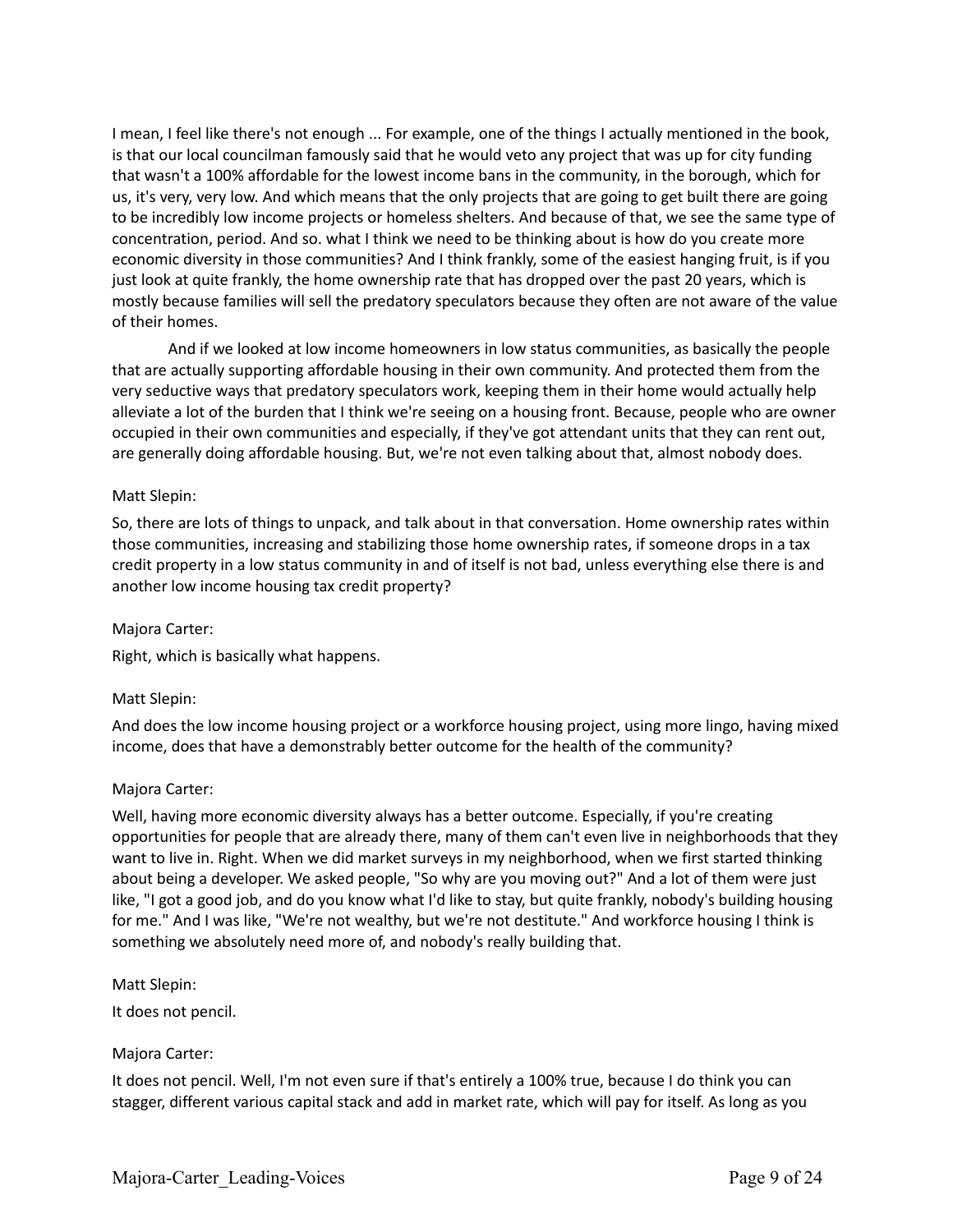build in the right type of economic developments that could be used to attract them, keep them there. And then, you layer the rest of it in terms of the different types of subsidies that you can get for various income levels. And I just think people just aren't trying to be creative, because quite frankly, I think the affordable housing, the market is so deeply entrenched. And if you're going to do it, do it and make some money, not to say that it's easy, I know it's not. But, I think it's really interesting that, that's the story that we keep telling ourselves.

## Matt Slepin:

It doesn't pencil new, although it's beginning to, so people are really working it. It does pencil for preservation though, except the world of advocates don't care about preserving for workforce as much as they care about preserving for low income people. And it's really the workforce that stabilizes the neighborhood that should be preserved, but there's no economic model, there's a few of them. And there's one in California that you'll hear about in housing the bay, but it's happening. But, it's not deep and there's not enough of it, because it's either preservation of workforce or gentrifying value add housing, those are the economic models.

## Majora Carter:

Well, see, I do believe that is the effectiveness of the nonprofit industrial complex at play.

### Matt Slepin:

It's not only the nonprofit industrial complex, because the users of the low income housing nonprofits are a quarter of those folks.

## Majora Carter:

I think there's the advocate side on one end, that's just like, "We only need to be concerned about the poorest of poor people and anything else is not particularly authentic," that missing middle is not considered that important.

## Matt Slepin:

Let me keep pushing on the string here, because it's really interesting. So, I worked at the Resolution Trust Corporation during the RTC days, in the affordable housing program. The biggest debate among me and my colleagues was if this stuff's going to be for free get it to the lowest income people possible, that word's not me. And I'm like, "No, don't overburden law income people, particularly for home ownership because they were going to fail. And then, you could all laugh with them for having failed."

### Majora Carter:

And then, and even worse than that, to say, "Look, we tried, so we shouldn't do it again."

### Matt Slepin:

Exactly. And then, the other thing is a highly targeted low in community of a 100 units. If in a community that has diversity in it, is not in and of itself a bad thing, because you're describing if it's building after building, after building, out of context. But in context, onesie, it's okay.

### Majora Carter: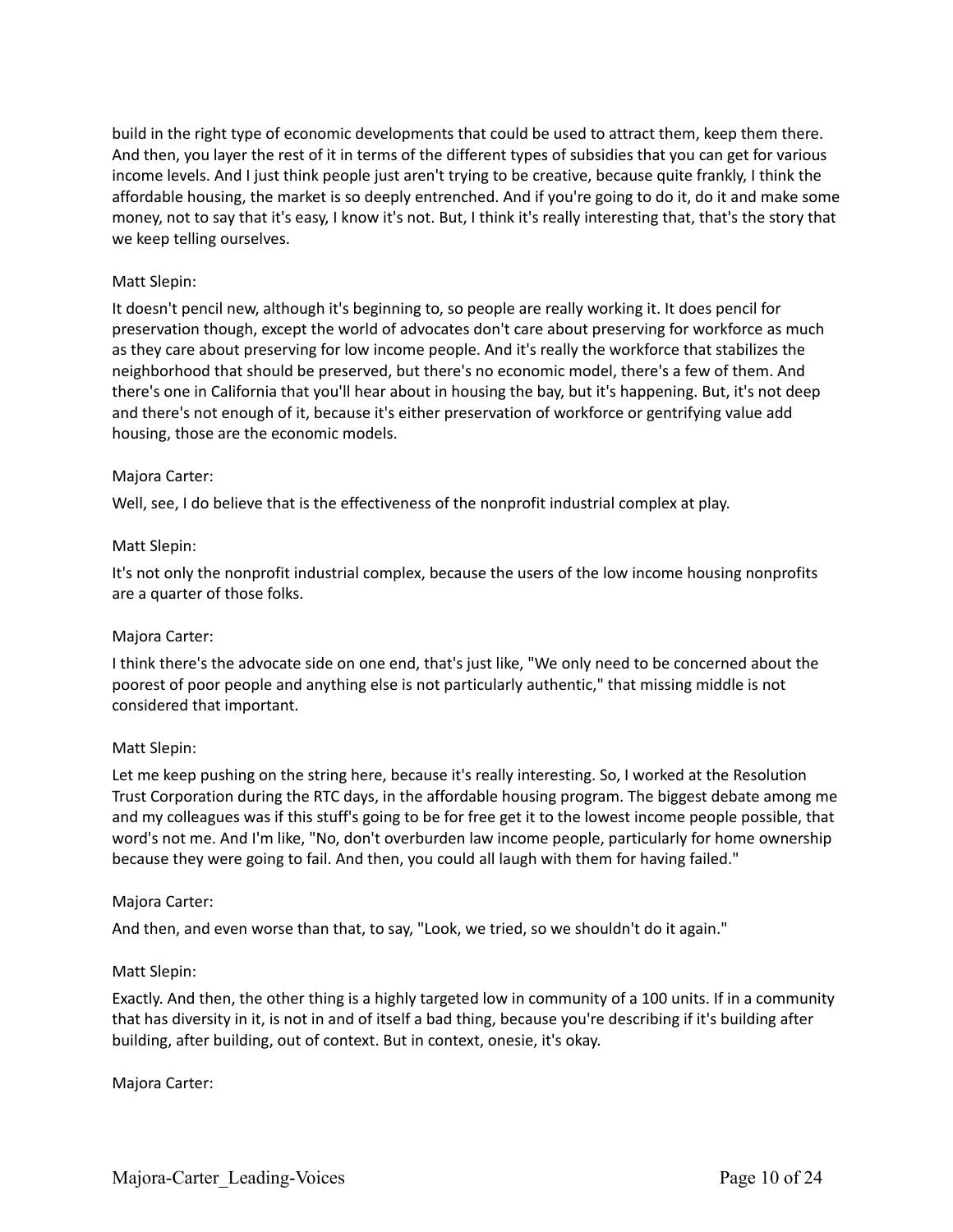Yeah. And the example of that one building is something that people can wrap their minds around as well. And I think that's the importance of having this talent retention approach that I talk about. Because, these are people in your neighborhood who are building businesses, who are refinancing their homes and not selling it to a predatory speculator. Who are thinking about getting their credit good enough so that they could at some point purchase their own home down the line.

## Matt Slepin:

But, don't those people then want to go to a "Better neighborhood," with a better school and better opportunities, and a better coffee shop, and a nicer grocery store?

## Majora Carter:

You will not find a better coffee shop than the one I built in my neighborhood.

### Matt Slepin:

We're going to get to your coffee shop.

### Majora Carter:

I'm sorry. We just won best in New York via Timeout New York. But to your point, it's those type of things that we know people are leaving the community to experience. We call it lifestyle infrastructure, and it's because when we ask people, "So why are you leaving the neighborhood? Or what are your hopes, and dreams, and aspirations for your own future?" And they would name things like cafes, bars, restaurants, cool cafes and just bookstores, places that they wanted to see and be seen in. And see other cool people in, literally that's what it was. And so, we were like, "How about we try building some of that in our own community and see what happens?" And then, we realized that it did become this magnet for folks, that even though I knew there was cool people in my neighborhood, I don't think I understood how many there were. I truly didn't, because we didn't have literally walls to come and gather in, there was no place like that.

## Matt Slepin:

Okay. We're going to come back to home ownership and gentrification in a few minutes, but I'm going to talk about your coffee shop and cool people. So, talk about how you developed the coffee shop, why it's so wonderful and what's a cool person versus a non-cool person who might be sitting in a healthcare waiting room in your neighborhood?

### Majora Carter:

I mean, they're fine when you want to be in there, or when you need to be there, but if that's the biggest part of public real estate right in your neighborhood, you're not going to go and party there, right? No, so that's my point. So, we started the coffee shop, again, it was to test that model.

Matt Slepin: What's it called?

## Majora Carter:

Well, it started out as a joint venture with a company called, Birch Coffee and they had a great roast house, and just really exquisite specialty coffee shops downtown. They had a dozen or so. And so, we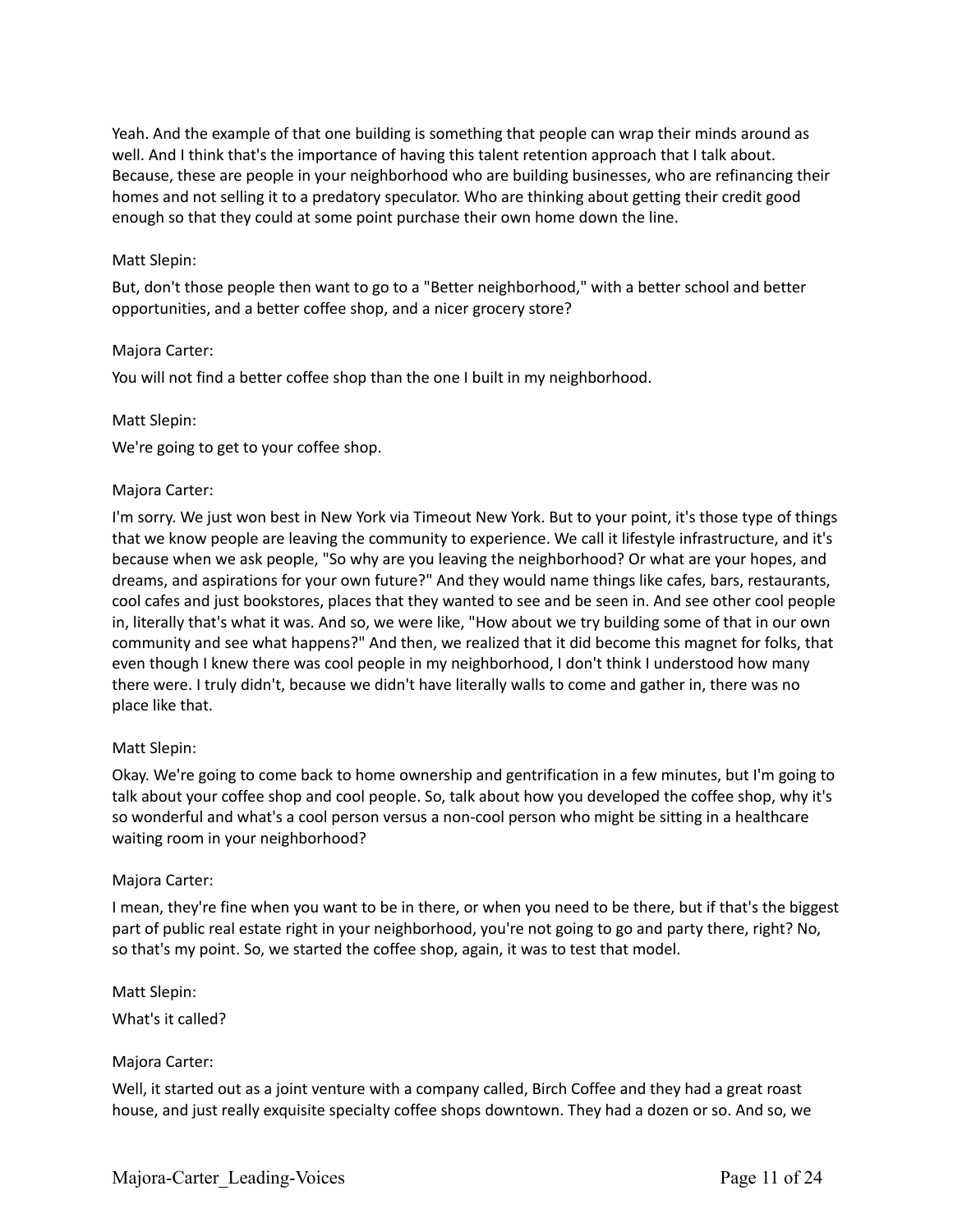were their Bronx outpost, so we learned everything about specialty coffee, but then, we realized that we needed to decouple. And then, we ended up adding our own spin on the experience. And we renamed ourselves, The Boogie Down Grind, because Boogie Down's a name for the Bronx, the birthplace of hip hop. And it was a way for us to showcase that part of our culture, which we totally embrace and love. And we just put it on the walls, in terms of the seminal hip hop albums, early hip hop albums. We did something that we called, urban archeology, we found old signs that were literally on walls at the time.

### Matt Slepin:

I love that. .

## Majora Carter:

When hip hop was being birthed, and we just put them all up, and our baristas are all DJs in their own right. And they just make their own playlist, it's really cute, but that's the kind of stuff they do. And we just really open the space up for, whether it was art exhibits and open mics, and spoken word nights, and all sorts of cool stuff like that. Fashion shows, credit repair workshops, I mean, we just created the space.

## Matt Slepin:

A community space.

### Majora Carter:

For people to fill, with the kind of programming that they wanted to see.

## Matt Slepin:

And does this not otherwise exist in your neighborhood, in the Bronx, in different forms of different restaurants or meeting places or?

## Majora Carter:

In my neighborhood, this was the first cafe that we've had in the neighborhood since I was in high school in the 80s.

## Matt Slepin:

Did this spawn other development nearby? So, is that creating a corner, and a space, and a street scape that becomes infectious?

## Majora Carter:

It was, that was the whole point, but it hasn't gone into that levels just yet. I can't wait till we become more of a district, where there's more than just our one cafe. I mean, I am building an event hall down the street, but I definitely want to see much more of that type of public lifestyle infrastructure happening, in terms of commercial spaces. We don't want to be the only one obviously.

### Matt Slepin:

Yeah, of course. And you say in your book, I'm going to quote you in your book. "It's never lost on me that a coffee shop operating in an American low income neighborhood is considered synonymous with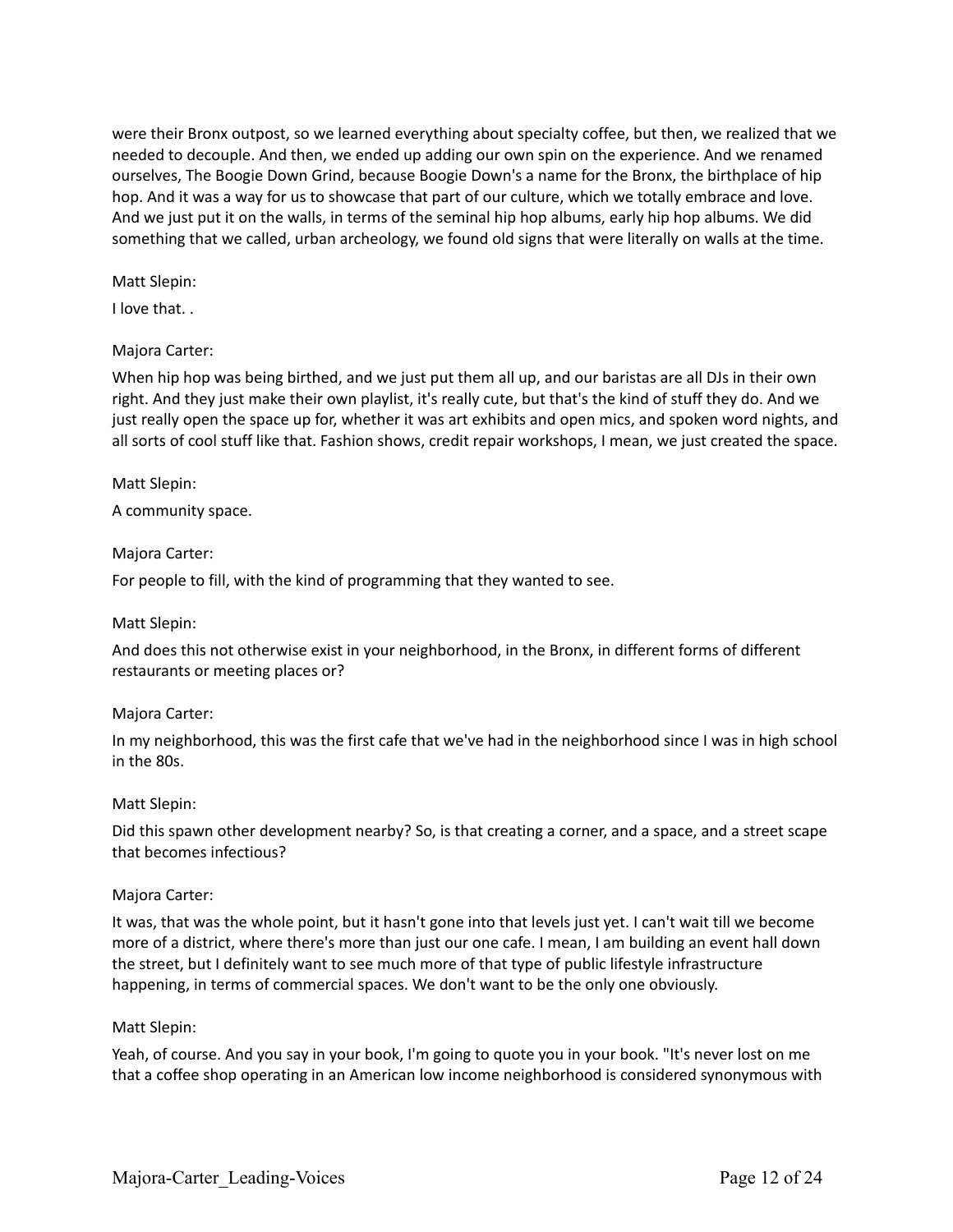gentrification. It symbolizes that the neighborhood is changing, but not for the benefit of the residents already there." So, is this for the residents already there?

## Majora Carter:

Yes, it is a 100% locally owned cafe, period. And that's when you see it, as most of the people that you'll find there are people from our neighborhoods. And that was the whole point, we want nice things too. But not necessarily, of course, because there are some folks who will preach up and down that all we really need is affordable housing, and that's pretty much it. And I'm like, "Human beings crave beautiful places, they crave having experiences that build community, they want that. And so, when you deny us that, we will seek it out in other ways." I mean, that's why we see that happening in our communities. It's almost as if poverty is a cultural attribute in our community and when you act like that, then, well, you don't need a nice place to hang out, you just need a health clinic.

## Matt Slepin:

Right.

## Majora Carter:

And I'm like, "You wouldn't want that for your kids. I mean, why would we want it for ours?" And then, you see it, that's one of the reasons why there is an exodus, in our communities. Because, people will leave as soon as they're able to find places that actually speak to their spirit as a human being.

## Matt Slepin:

And there is no capital, no money, no self generated money within that neighborhood to create other places like your coffee shop?

## Majora Carter:

We used our community as an R and D lab, because no, there wasn't anybody trying to come and build a cafe there.

## Matt Slepin:

It's interesting. I just watched the Magic Johnson documentary, did you see this on apple TV? It was really good. And there were two parts that got to real estate in the last episode after the component about aids. Magic Johnson enterprises was building neighborhood theaters and then, they had a joint venture with Starbucks, and they built Starbucks. Did that happen in your neighborhood at all, and if it did, did it persist or not persist?

## Majora Carter:

No, I actually tried to get Starbucks to come, they wouldn't even return a call. Because, to them and I explained in the book that I'd met the head of New York city real estate at one point, and told him all about my neighborhood, da, da, da. And he was just like point blank, "Oh, it's just too emerging a market." And then, I found out from the same person after we'd opened up the Boogie Down Grind, and we were doing okay. He was just like, "Oh yeah, now we're looking at that neighborhood." We literally set the table for them to want to come.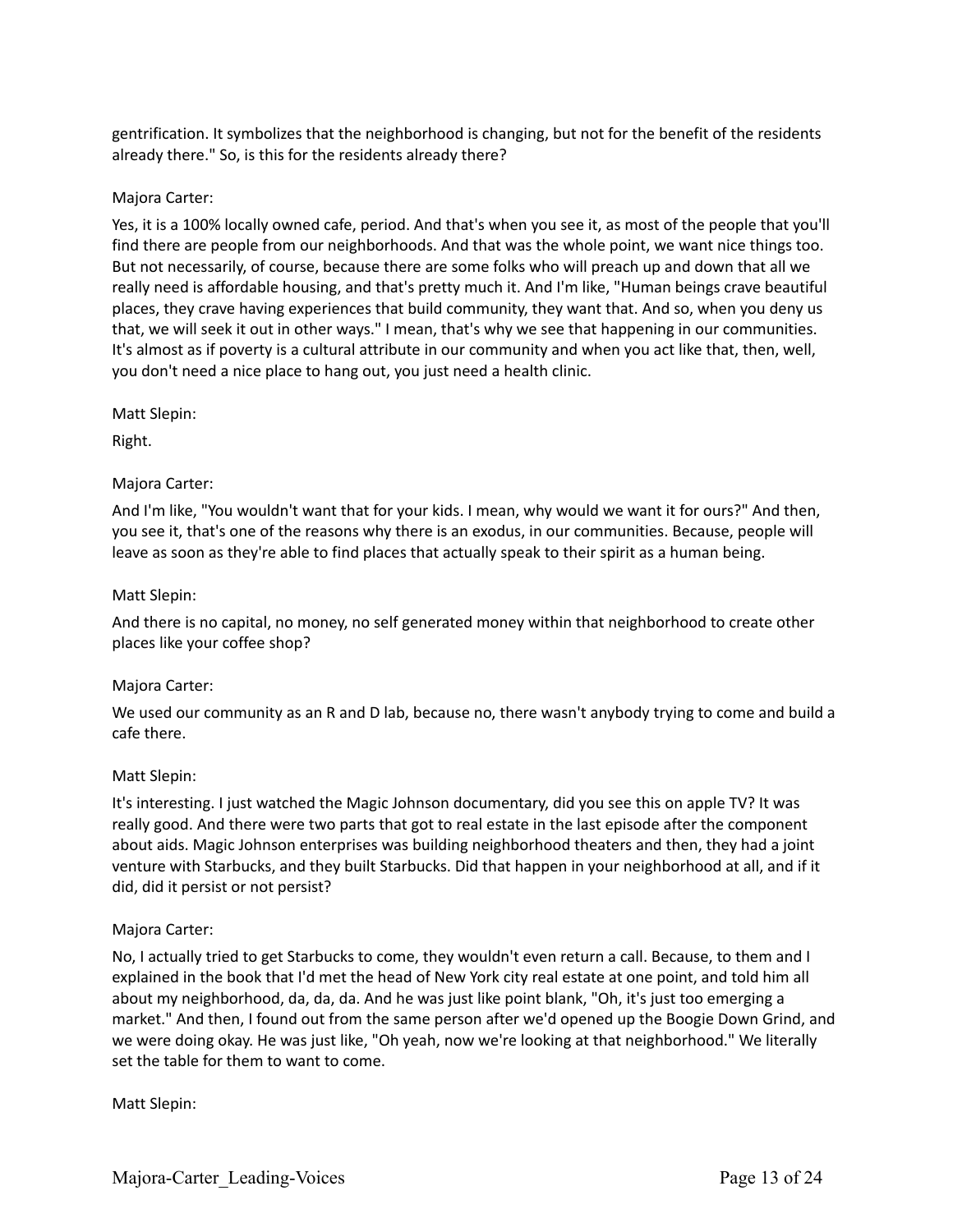It's interesting, I haven't been to the Boogie Down Grind Cafe, I will come.

Majora Carter: You should.

## Matt Slepin:

But, in any neighborhood I go to it's the parallel to the Boogie Down Grind Cafe, where I find myself walking into versus the Starbucks, because it gives me a feeling of specialness and neatness, and it's of its place. And Starbucks, which is just fine, is not of its place. It's just everywhere, and if it was there it would still give people a place to sit, talk and hang out, so that's a good thing. But, it's the local places that have that power to them if they're done right. Now, I want to talk about other developments that you've done, you've done a waterfront park. So, tell me the story of both of those.

### Majora Carter:

Well, I spearheaded the development of the first waterfront park that my neighborhood had in more than 60 or 70 years, I can't remember, it was a long time, many, many decades. And it also came out of this notion that our community deserved better, we were fighting against the siding of a huge waste facility and our waterfront. I thought that it might make sense as part of our advocacy to give our community something to fight for rather than just against. And it was the redevelopment of a map city street that had been used as a dump for decades, that dead ended at the Bronx river, because we'd heard about this grant program that the US forest service was putting out to protect American threatened urban rivers of which the Bronx river was certainly one of them.

It was lined with the industry, and all sorts of stuff like that. And through that process, I didn't even realize we had a ... I mean, I knew we had a Bronx river because there's a parkway named after it, thank you Robert Moses. And then, I saw it on a subway map, but that was it. And had I not had a crazy dog that pulled me into it, but I just knew it was just another dump nearby. And I realized that it actually dead ended at this beautiful expansive river that I'd never seen before in my life, even though I'd been there at that point for 30 years.

Matt Slepin: So, you're a mile away from this?

Majora Carter:

Not even.

Matt Slepin: Not even.

Majora Carter: Just miles away.

Matt Slepin:

But, there's a dump there.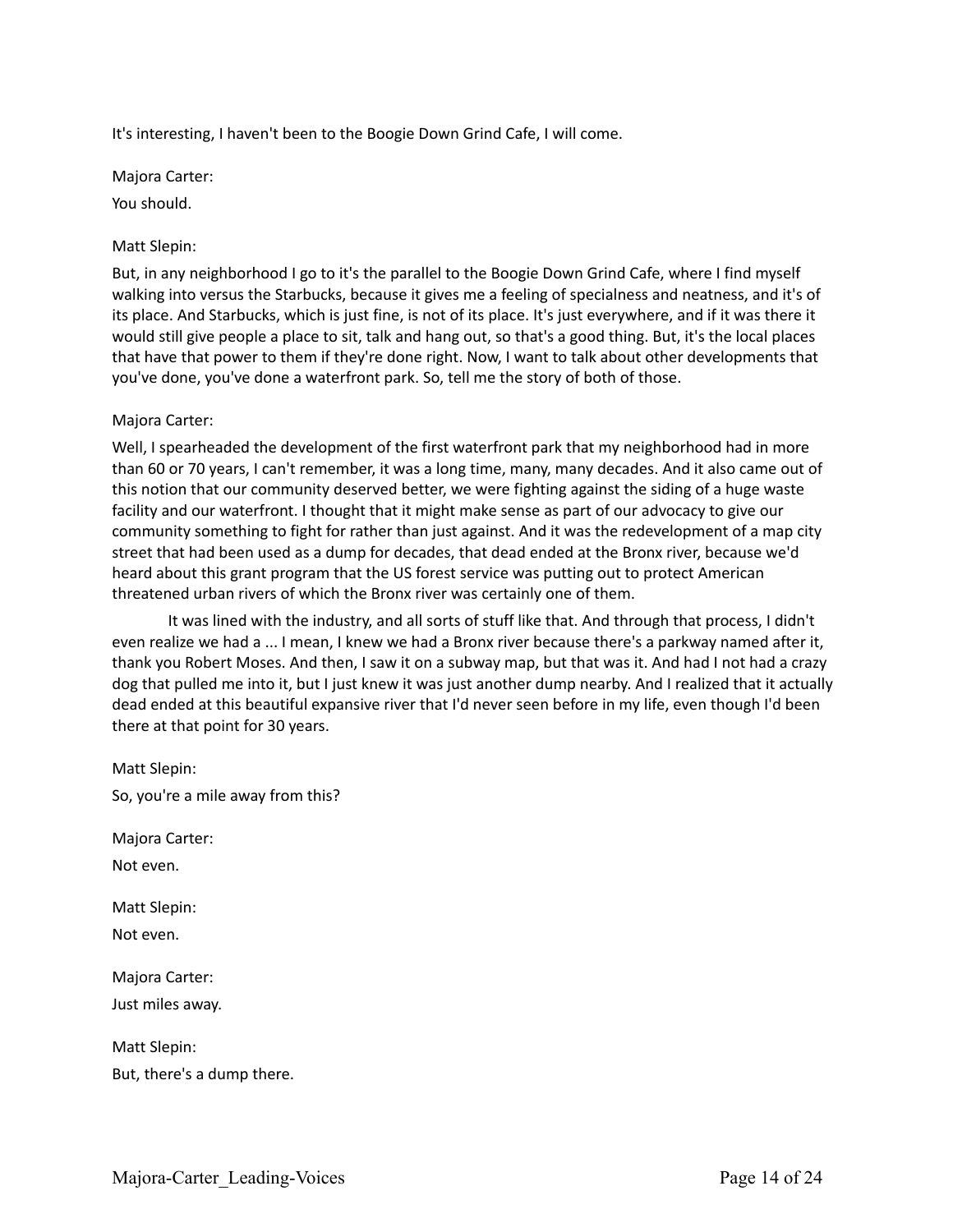## Majora Carter:

It cut me off, you couldn't see it. It was just piles of garbage over my head, because you could see from the street. It was like, why would I ever go there? Never. But, for some reason Xena pulled me into it and it was good, because to me that was literally the start of my thinking about being a community developer. And it started out with that restoration project, which is now a national award-winning park.

Matt Slepin: Congratulations on that.

Majora Carter:

Thank you.

## Matt Slepin:

It's interesting, there's so many urban waterfronts that had been hidden in so many places. There's a place in Philly where I grew up, in the suburbs of lower Marion, and they have reclaimed a spot right on the water that'd been industrial. And now, it's a walkway and a bike path, and you get ice cream.

## Majora Carter:

We have this crazy history in America turning our backs on the river, first destroying them. And then, turning our backs and then being like, "Oh yeah, water, people like it." And I'm always very delighted when I hear stories like that.

## Matt Slepin:

What was its effect on the neighborhood? Did it open up people's heart to that place?

## Majora Carter:

Oh my gosh, well, first of all, people didn't even know what was there. And some of my peers in the nonprofit world just this thought I was the biggest dilatant ever, because there I was thinking, "We've got to give people something to dream on," as Jimi Hendrix would say. And they were like, "Yeah, but we got real problems, the schools suck." And I'm like, "They do, I'm not saying they don't ... it's not either or." But, they left me alone, they didn't bother me. They let me do my stuff. My favorite, and I don't think I even put this story in the book, but one of my favorite stories, the park had only been around for a year or two at this point. And I was actually coming out west at the time, and I was in a cab, I think coming out of SFO.

And I saw an email that the park had been vandalized really badly. And I'm working with clients, I couldn't stop anything literally. And I'm 3000 miles away. And by the time I got back, four days later, the park was completely back to normal. There was a news story about how badly it was vandalized. And there were these people from the neighborhood, none of which I knew, actually they were all just like, "How dare somebody come here and do this to our park?" And there was enough of ground swell of support to make sure it got cleaned up appropriately, that it was cleaned up appropriately within four days.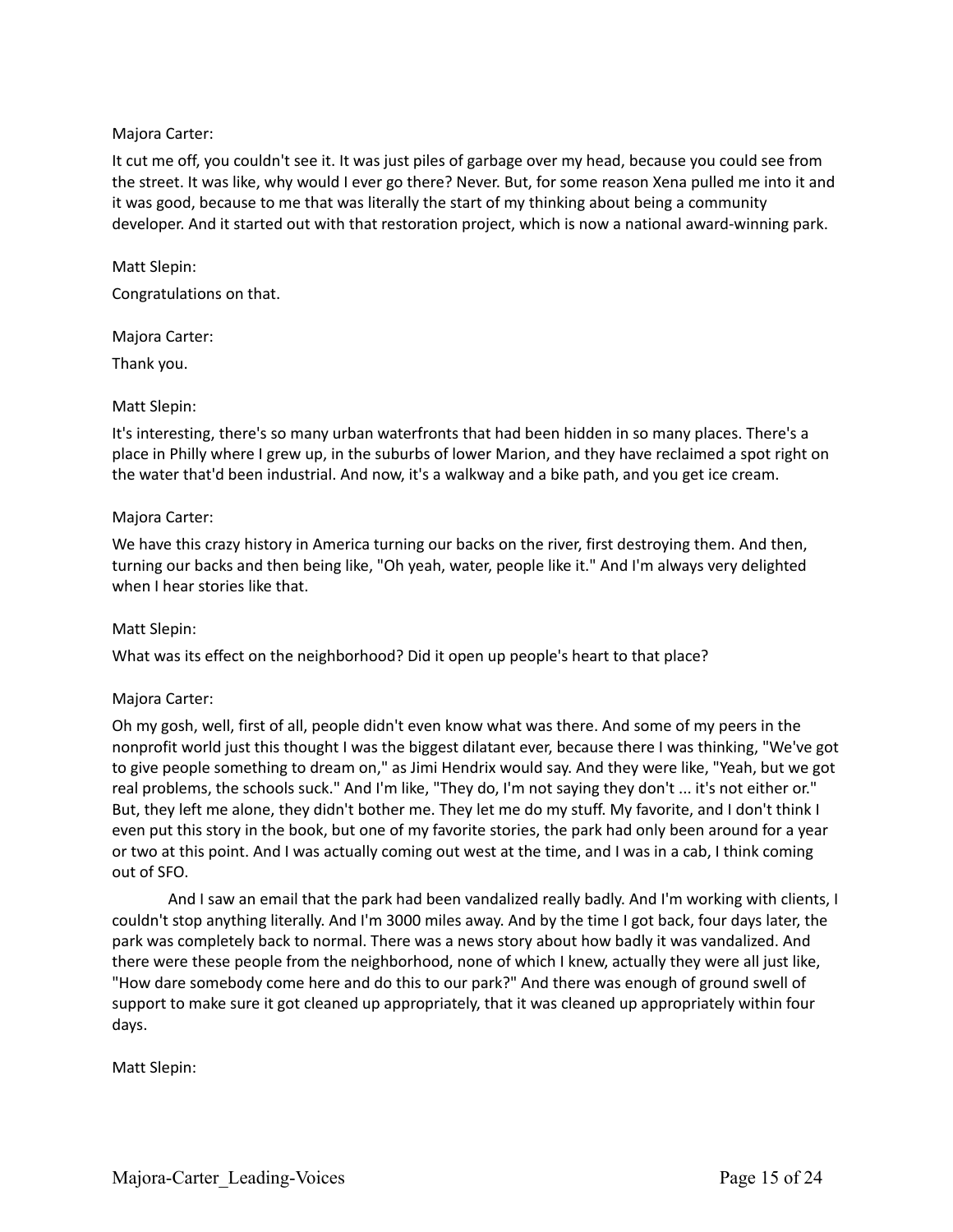Wow. So, let me ask a gross question. So, in the Bronx, you open up the river, you put a park there. Here's the gross question, how did you keep it safe?

### Majora Carter:

We made sure it was maintained properly. And so, it always looked like it was a well used wonderful place. Because, maintenance to me is a huge, huge indication of whether or not somebody cares, and therefore reflective of safety. Maintenance can be used almost as a crime deterrent, because the more people want to use a clean park, they won't use a park that's really gross. And that means it becomes a magnet for everything else that's bad, that's associated with it. So, not to say that nothing bad happens down there, but for the most part, it doesn't. Because, it's maintained as this vibrant space that people actively use for good uses. And that is the tenor of what goes on down there.

### Matt Slepin:

And go back to the neighborhood that we've talked about before, where you were dodging bullets, but felt safe. So, how do those bullets not find their way to that park at night, especially?

### Majora Carter:

Maybe they do, I have no way there. I mean, I've actually seen crime stats, it's just not that big a deal. I don't know. I mean, all I could say is that when people talk about the reasons why they want to leave our communities is not because of crime. It's usually because there's just nothing to do.

Matt Slepin: There's enough coffee shops.

Majora Carter:

Yeah.

Matt Slepin:

Parks on the water.

### Majora Carter:

Well now, there're parks in which they love. But, if things aren't programmed all the time or if there's no place for people to develop their own programming within a community, people will find other communities that have it.

### Matt Slepin:

Yeah, I also wonder about clean, bright, spaces that are well maintained versus those that aren't? And since you have a percentage in that neighborhood that is devolved, that percentage stays in the other kind of places and don't want to come to the bright, shiny, well, maintained places also ruin it for the others.

### Majora Carter:

No, I don't know if they ruin it for the others, but the other ones are there for them. And that's the really interesting thing, if you don't create options for people to see they will never know ever. And so, that's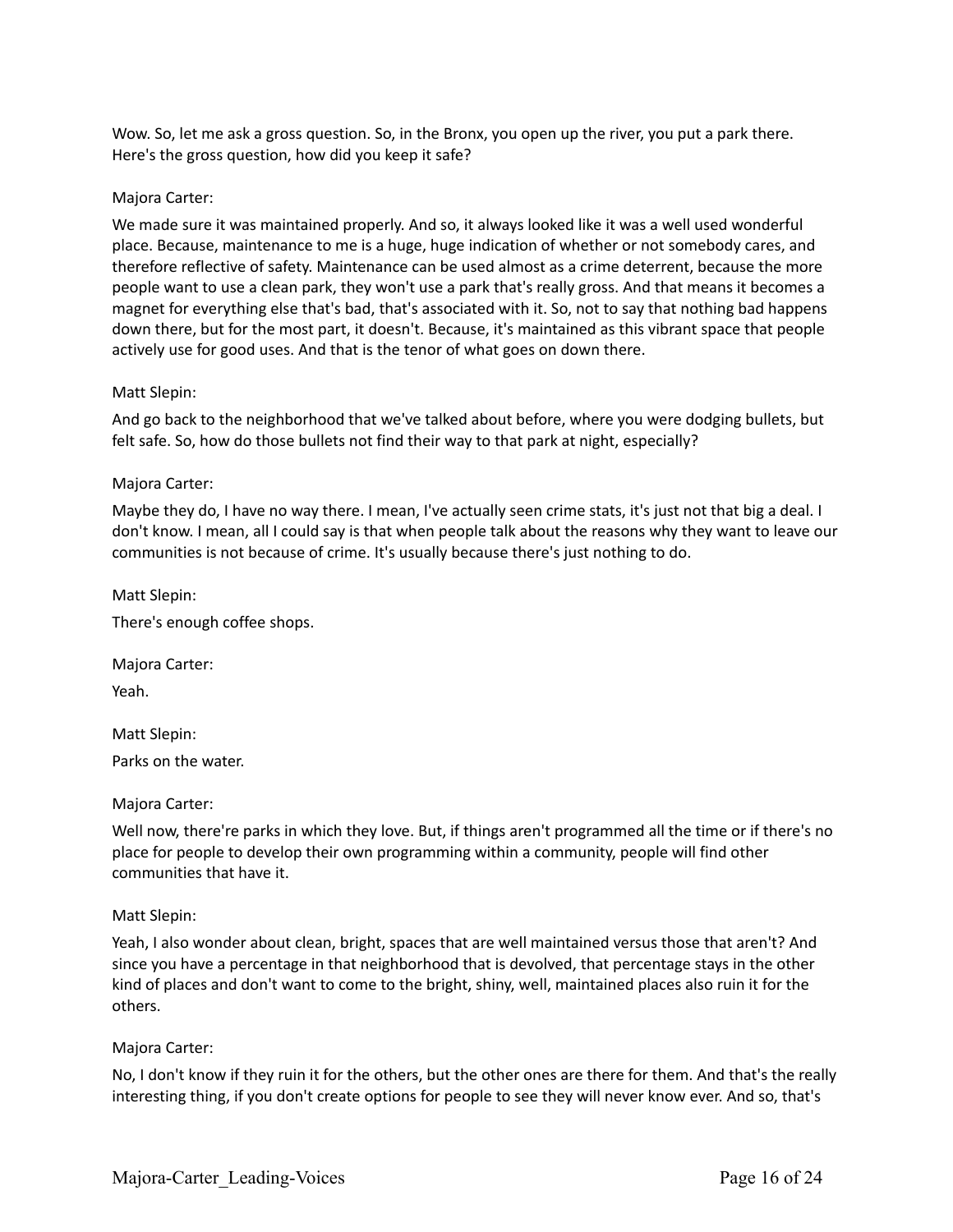why it's important for us to create those different options in neighborhoods, and help people see that there are different ways of being.

### Matt Slepin:

So, I still want to ask about Spofford, but before that, talk about the MacArthur genius award, you're our second MacArthur genius that I've talked to in two months. So, Roseanne Haggerty, who you might know-

### Majora Carter:

Oh, I do know Roseanne, of course.

### Matt Slepin:

And what an amazing conversation, but anyhow, talk about, did that come from the waterfront park, if there was an inspiration for that and then, how did that change your pathway once you had that?

### Majora Carter:

I mean, I think it came from my entire body of work. I mean, the name urban revitalization strategist actually, The MacArthur Foundation named me that, because our work spanned. Whether it was green workforce development, park advocacy, local economic development in areas that nobody expected the kind that we were doing, things like that. So, there's an umbrella term.

Matt Slepin: Okay, cool. Well, congratulations.

Majora Carter:

Thank you.

Matt Slepin:

And after you had that award, did that open different doors and different opportunities to make a difference in another way?

Majora Carter:

It closed a bunch of doors.

Matt Slepin:

Wow. So, talk about what closed versus open? I'm surprised by that.

### Majora Carter:

I mean, mostly because philanthropy is, I mean, if you just look statistically at how they fund women and in particular women of color, the funds just do not go to us. And the more my star rose the less funding I got, and I would literally hear things from folks like, "Oh, you know you're doing good, we need to support somebody else." And I was just like, "I know some of these organizations you're supporting, you do shoot a dead horse after a while. I'm sorry." But, to them, they loved the underdog story and I was not an underdog. I wanted to win for my communities. I still do, I'm not trying to do a feel good story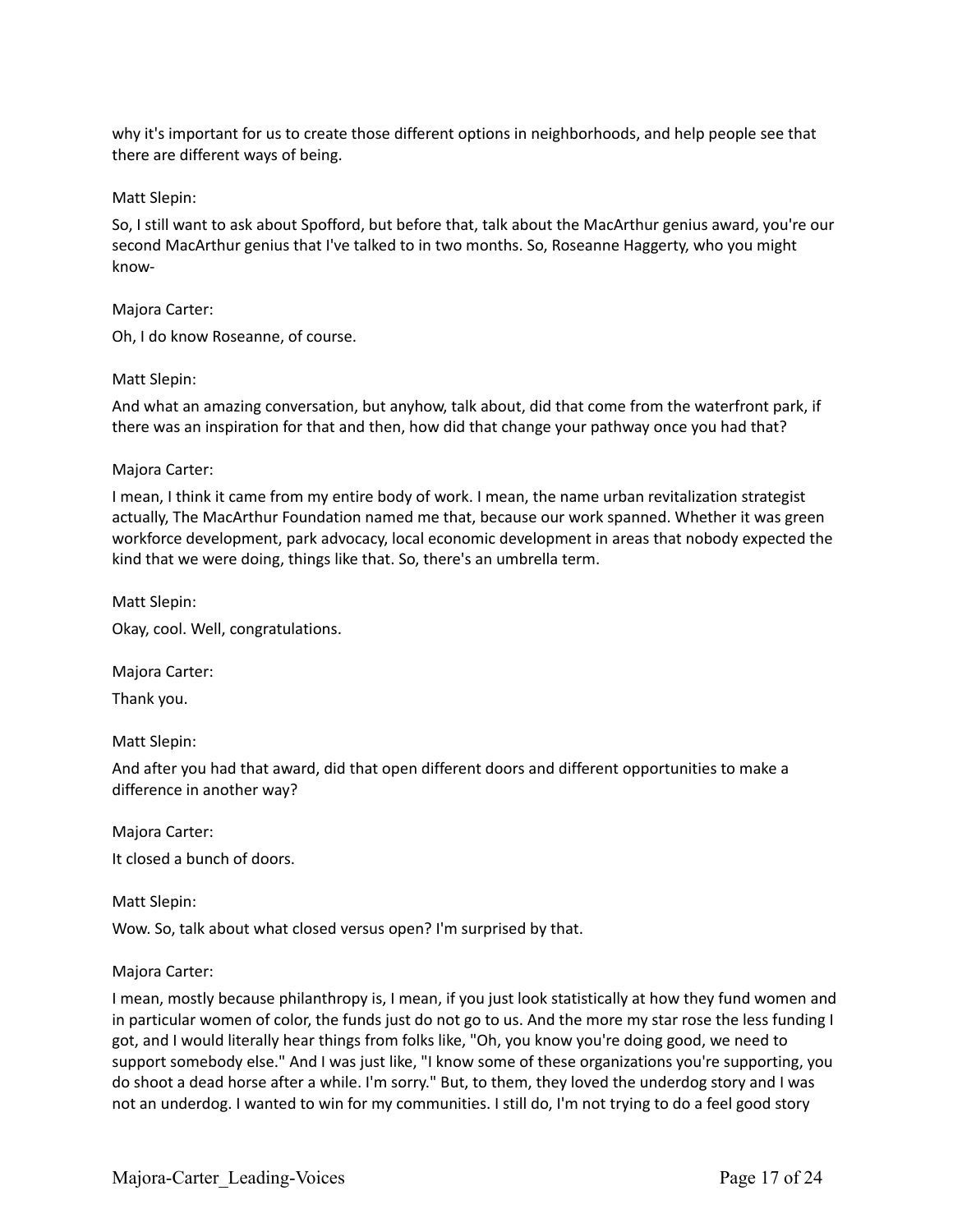about anything. I'm like, "Look, we are struggling, we have talent. There're opportunities for us to grow and really do well. But, that's what we want to try to work on, I'm not trying to do anything else."

### Matt Slepin:

So, have you played the game elsewhere? Talk about success, what's worked and project that you're proud of?

### Majora Carter:

So, we took the same exact model that we wanted to do in my neighborhood, and we're in pre-development now for a similar project in Indianapolis, Indiana. So, I'm excited about that. And that'll include about 150 units of mixed income housing, including about 50% should be home ownership. And actually one of the companies that I'd hoped to attract to New York, and New York city didn't seem interested in working to bring them here, Revolution Foods. And so, they prepared school lunches, and they were excited about going to Indianapolis. And they're going to build a 200,000 square foot facility, 200 jobs in addition to that project, we'll have another local food hub for restaurant tours, and small lot food manufacturers. So, it's actually helping create more local opportunities.

### Matt Slepin:

And talk about the structure of home ownership in these properties. And often when home ownership is done, there is some subsidy and there're strings attached to how those subsidies work for home ownership.

### Majora Carter:

Yeah, depending on what kind, I mean, there's limited equity co-ops. I mean, there's some that do have covenants in their design specifically, so that people can have some generational wealth, but they can't sell it for much more. And I think it's designed for low income people so that they can actually participate in an ownership, have an ownership stake in equity in a property, but they buy it for a set price. And then, the deal is that the permanent affordability section goes so that when they decide to move out, they can sell it, they'll definitely get their money back, plus some extra. But, it's not going to be, you can't just sell it for whatever the market is, because the whole point is that it goes to the same type of people in terms of affordability.

### Matt Slepin:

Does this create a sense of ownership that helps communities? Or does it create a sense of rentership that looks like ownership?

### Majora Carter:

No, I mean, if you have a home you are putting equity in it, that's what you're paying down and that's your equity. Then, you could borrow against it, you can do all sorts of stuff with that. And I think that's why we've got such a crazy wealth gap, right? It's because we don't own anything. So, even if it's ownership with caveats, because not everybody's going to be an owner. And I know some people won't ever make the kind of money where they're going to be able to buy the kind of home that a lot of people might want, and that's okay. That's just why I think we need more models that allow ownership.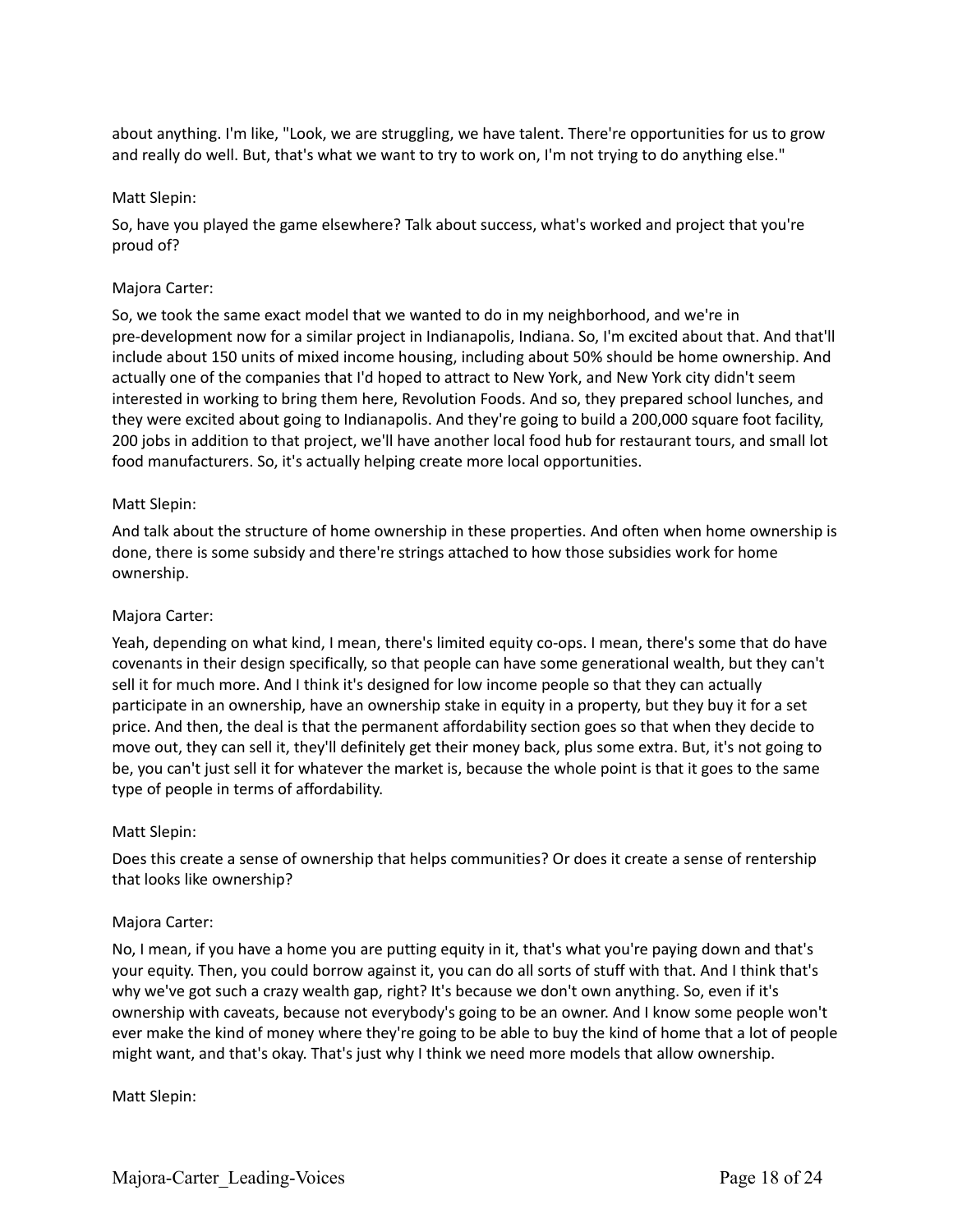### But, on a different level?

Majora Carter:

Yeah.

## Matt Slepin:

It's interesting, there a couple of comments on this one. My wife grew up in a limit equity co-op in Brooklyn, and her parents called it the rent.

Majora Carter: Because, that's probably what they were used to.

## Matt Slepin:

Yeah, and they weren't used it, this was the first place they lived, these were immigrants and they had nothing. My wife grew up in a one bedroom apartment with her parents, so this is ...

Majora Carter:

I hear that a lot.

Matt Slepin:

But, they never felt more than rent, they never felt that sense of ownership.

Majora Carter:

I believe.

## Matt Slepin:

And when I started my career I was in the co-op housing movement, it was a movement, not a thing. Limit equity co-ops were really cool, but long term, they don't necessarily create that sense of ownership.

## Majora Carter:

Then, I would actually say that part of it's the branding of it. We don't place an emphasis on financial literacy in many of the low status communities. We just don't, and it's really hard, I think, to break the habits that we have, unless there's a sustained effort to educate people about what that means. And as far as I can tell, there's not a whole lot of support to do that.

## Matt Slepin:

It's interesting, one of the books that's resonated the most with me, and I want to have him on the podcast, is Richard Rothstein, he wrote The Color of Law.

Majora Carter:

He's amazing.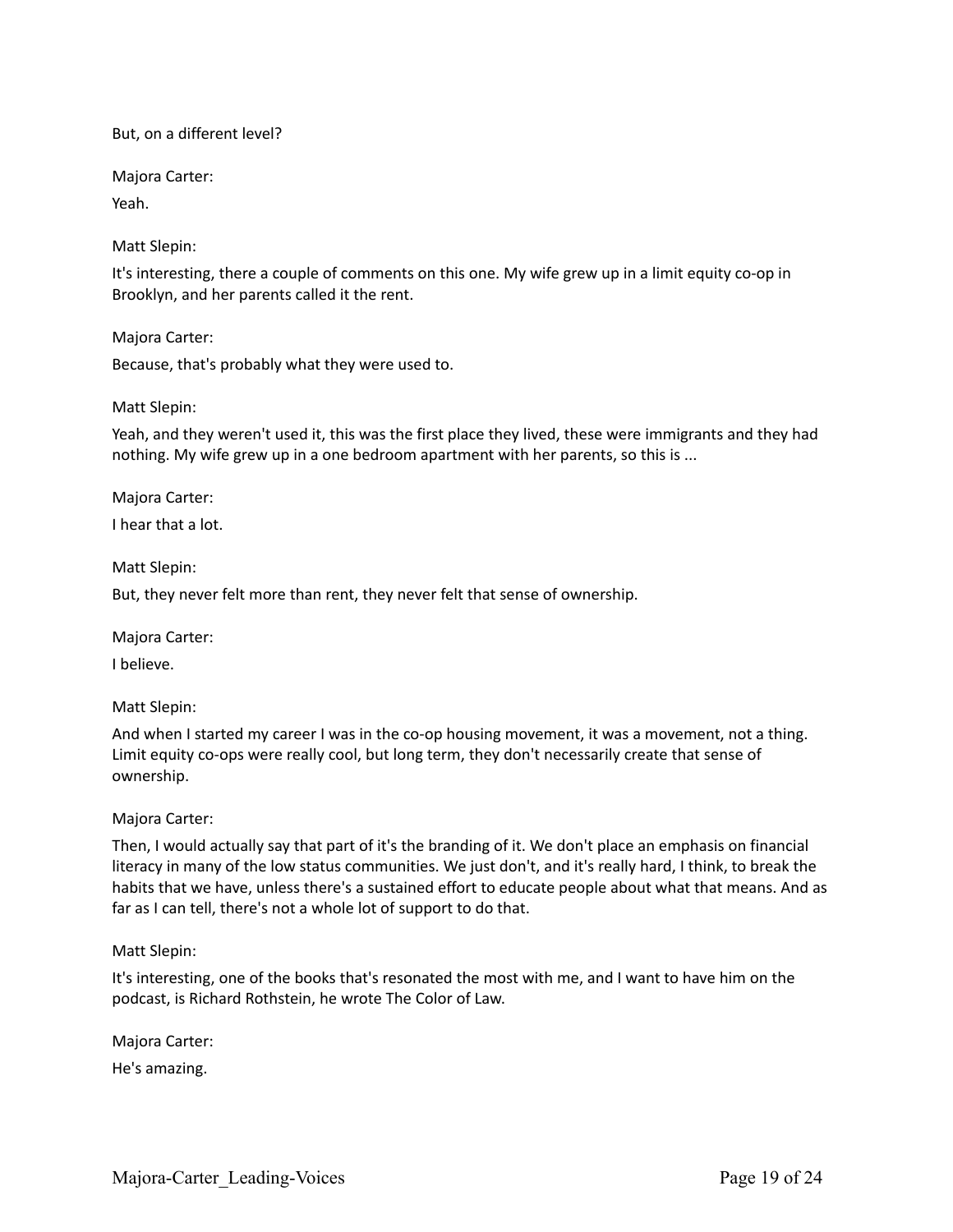## Matt Slepin:

An amazing, eye opening, jaw dropping, sad as shit book, excuse me. Because, at the time that the government programs were being created, that created the suburbs, it created a whole generation of wealth for white people's specifically not for black people.

### Majora Carter:

Yes, exactly. So, I mean, listen, I think, capitalism is such an interesting thing, because the principles of it created things like slavery. But, it also created the development of things like black wall streets, wealth capitalism it's just like, what's the difference. But, the outcomes absolutely depend on, how is it being applied? But, part of me is just like, "Since it's here, how about we just figure out ways to create some value for the people that have not been included in the benefits of it?"

### Matt Slepin:

So, I want to think of two things before we end. One is I want to talk about home ownership in these communities, and how that can stabilize communities? How people won't take the brass ring of, "Hey, let me buy you out?" And so, what maintains people in their homes in these neighborhoods so that ownership can work. And be stable?

### Majora Carter:

I'd like to pause at, I don't think gentrification, the typical kind, where properties are acquired, longstanding owners in the community. You start to see gentrification when you start to see things like coffee shops, and doggy day cares, and places where you haven't. It starts to happen when people don't see value in their own community, because that's when they sell early, and cheap. And so, the opposite of that is making sure that people see value in their communities. Because then, it would be very easy for them to see that someone else sees value, that they see the value that someone else is seeing and being like, "Well, I understand that. So no, I'm going to hold onto it for myself."

But, I think a huge piece of it is helping people in our own communities see the value there. And that a lot of that has to do from where we're standing, with creating the sense of value in the community through lifestyle infrastructure, that makes people go, "Yeah, this is my neighborhood, and I'm proud of being here." There are cool places to be, there are cool people here. And so, why would I sell my community? Why would I sell my neighborhood? Why would I sell my house? If I feel that this is something that's going to accrue in value, that has value for me right now. And then, by association for my family going forward.

### Matt Slepin:

Let me ask you question, as the neighborhood densifies, that person should sell their house and then, get the top floor condo for free that's being built there, have the equity in the condo. Now, it's a dense neighborhood, and that's okay and that's cool, but they're not losing their equity. And you should be making that.

### Majora Carter:

No, what I tell them is you become the developer, and you build that yourself.

Matt Slepin: That's even better.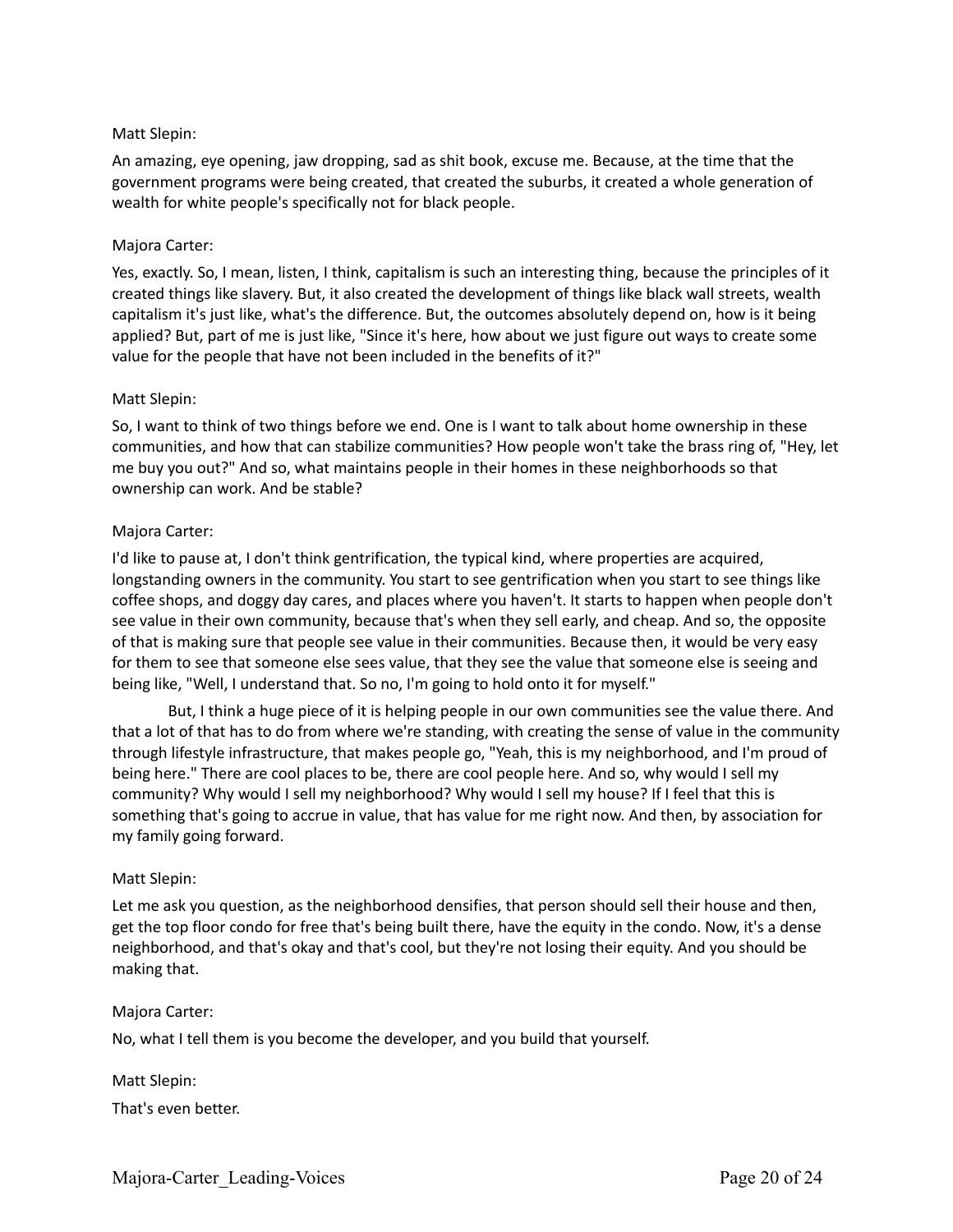## Majora Carter:

That's what I tell them. I never would ever tell people in low status communities to sell. I am absolutely-

### Matt Slepin:

Don't sell, don't leave, because there's nowhere to go.

### Majora Carter:

Don't sell, and use and build the value in your own property.

# Matt Slepin: So, is that happening?

### Majora Carter:

Sometimes it is, yeah, definitely. And not as quickly as much as I'd like, because the speed at which predatory speculators go after folks that don't understand the value of their home is incredible. One thing that has been happening and it makes me super proud, is that, I will give you a perfect example, so I met woman actually before my book came out. And told her about my book, got a copy. And she had actually just sold her home, she lives in a low status community, had sold her home to a group of investors that's a code for predatory speculators, holding companies that buy houses very quickly. And so, she was in that three day waiting period, before you could either cancel the sale or keep it. And so, she had just decided to sell, she had already sold the house went into contract the whole shebang and then, saw my book sitting around, and decided to read it. And read it in one sitting and then, the next call was she picked up the phone, called her broker and said, "Cancel the sale, I'm not selling my child's inheritance."

Matt Slepin:

Wow.

Majora Carter:

And I was like, "Okay, all right." And I'm getting those kind of stories often.

Matt Slepin:

I want to take exception with predatory speculators, that's a bad, bad word.

Majora Carter:

Yes, it is.

### Matt Slepin:

The next bad word is developer, and I'm trying to reclaim the word developer.

Majora Carter:

No, I have no problems with developer. I think developers are great.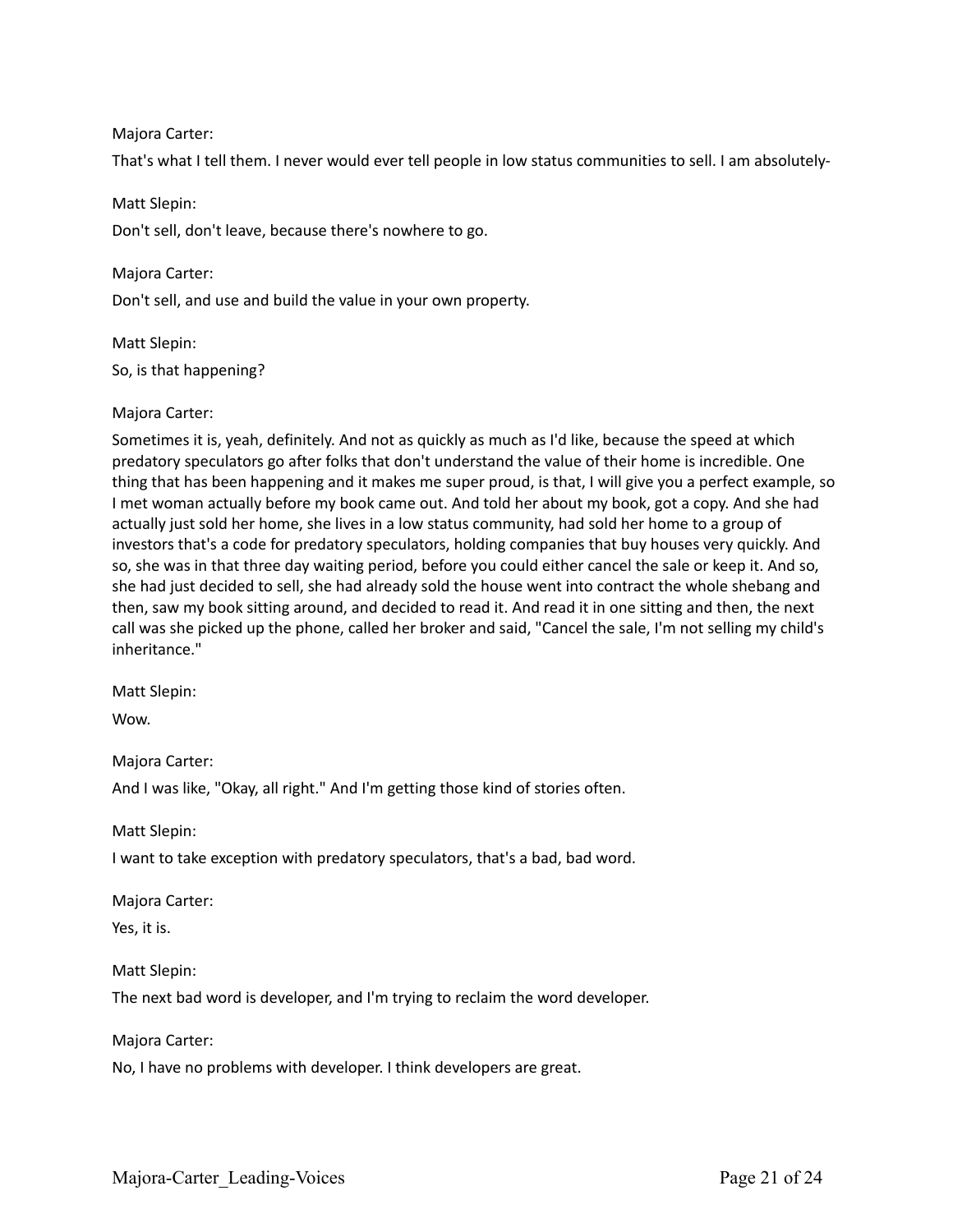## Matt Slepin:

Because, those people should joint venture with those developers on the redevelopment of their home-

## Majora Carter:

But, they won't, I've tried. So, they'll call me up, because I own a few properties in my neighborhood. And they'll just say, "Hey, I'm working with a group of investors and your neighborhood's really hot right now. And we'd love to acquire your property." And I was like, "Do you know what, that's great. How about since I've got the asset, I join your group of investors? And I've got other people who'd be interested in doing that." And there's silence at the other end of the phone. And they're not interested in working with people in our communities, they're just not.

## Matt Slepin:

Okay. We're going to work on that, because this podcast is going to help that. So, if there's a lesson from everything we've talked about, that could happen. Not that we'd love to happen, it's just not going to happen. So, we're going to be off. But, what could happen somewhere in the middle that helps this to occur more often what we just discussed?

### Majora Carter:

I mean just people in low status communities holding on to their properties, and thinking that the value that could accrue could actually become part of their generational wealth for their families. To consider people, the talented ones in our communities, really giving our communities a second look and deciding that they want to stay, and invest emotionally, and socially. And of course, financially. And I do think that it would be super cool if we had something like a real estate public defender, the same way that there's a public defender if you were accused of committing a crime, you have legal counsel to help you go through that process. People every day are literally shedding any hope of future generational wealth potential, because nobody, whether it's various departments of finance and different municipalities, they watch those deals go across the table in a heartbeat. And nobody stops to look at the family who's just sold their house often for pennies on a dollar.

## Matt Slepin:

Two things I want to say, so one is my daughter in DC runs a tenant purchase program, but it's all for rental, I think. And it's not a way for existing homeowners to get their piece of the world. And I'm also thinking I'm in a house, it's rundown, stuff's building up around me, what am I going to do? I don't have money to make the house better.

## Majora Carter:

I'm sure you do. If you've got equity in your house, if everything's building up around you've got plenty of it.

## Matt Slepin:

I can't pay off the loan for that equity. So, how do I capture that value into the house that I have in a neighborhood that's we're developing, and let me be part ... Again, I'm back to that, I want to be part of that redevelopment in a way that's going to work for me, and that needs a translator.

Majora Carter: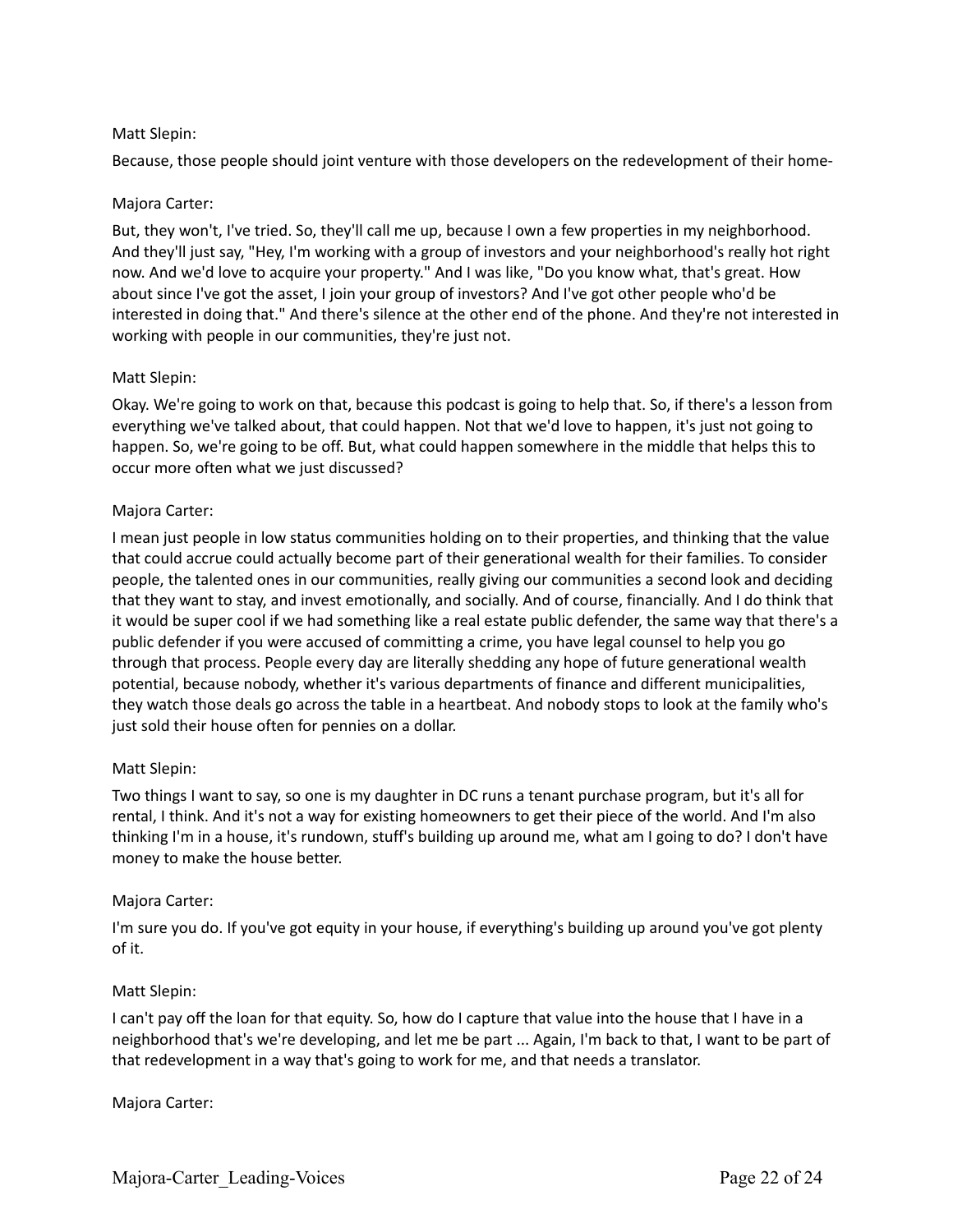Right, they all need translators. Absolutely.

### Matt Slepin:

It's not just legal counsel to stop it, it's a translator to make what should happen in the right way happen for those people.

### Majora Carter:

It could happen. And it's true. And that should be a part of it, because again, people can't even get to the point where they know that there's value in there, in their land, by just holding onto it. You think there're going to know that there might be ways to finance it in a different way that they could pull some equity out? No, they're not going to know that either. So, you're right and there are two very different things. So, both of those I think are part and parcel, ways to help people get across to another part of what could be the beginning of their future.

### Matt Slepin:

That's totally true. It's someone to trust, it's a business person to trust. It's beyond financial literacy, that's a hard one because you just ...

### Majora Carter:

I mean, look and there's been literally 100s of years of people in low status communities not being given that kind of opportunities. And even when we try, I mean, there's still black people's homes that are being appraised at less than white people. I mean, it's just disgusting. And so, this stuff should be criminal, but it's not.

### Matt Slepin:

So, the last question on Leading Voices is always if you have advice for a young person getting into the real estate business? So, you have advice for a young black person in a low status community who says, "How am I going to get in the real estate world?" How do you help them think about that?

### Majora Carter:

The horrible thing is my advice would be different for a black person than it would be for anybody else. But, actually the big piece would be learn as much about the industry as you can, if you're going to school get a degree in it. Because, that's where I was utterly deficient, I had no idea of any of the things I'm doing. I just didn't understand it, because that wasn't my world. And so, I think that will absolutely help, get an MBA and then, at least some concentration in real estate and finance in particular, so that you understand where you're playing. But, it would be the same because the networking is really going to be what's happening and then, buy whatever property you can. I don't care where it is, if you have to eat oatmeal for a year do it, and don't sell your family's house.

### Matt Slepin:

That's totally true. Majora, thank you very much. I really appreciate your time, and this conversation.

Majora Carter: Its my pleasure.